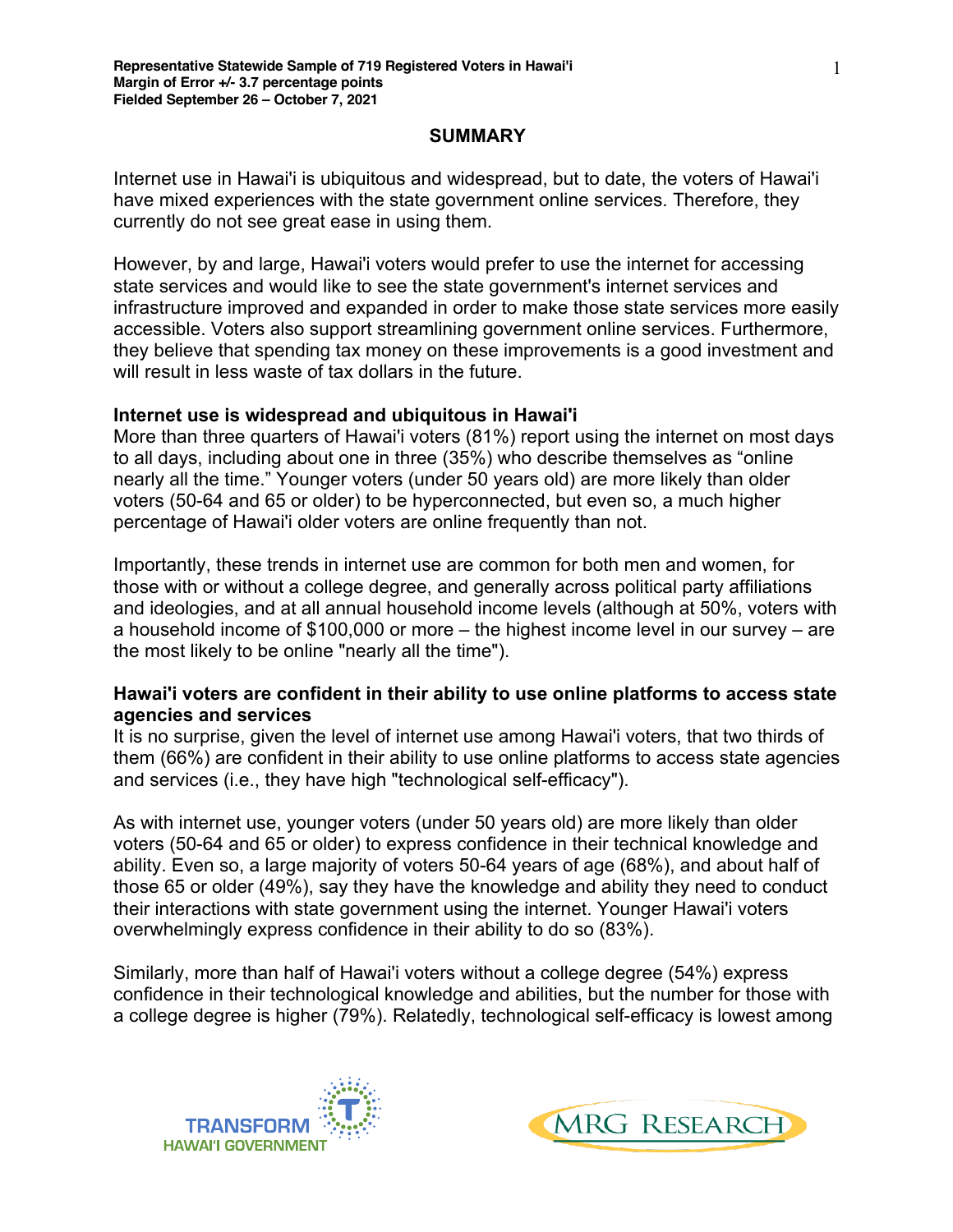voters in the survey's lowest household income bracket, with about half of those (51%) making less than \$50,000 per year expressing technological confidence.

#### **Hawaii voters want to access state agencies and services online**

About half of Hawai'i voters (51%) would prefer to access state agencies and services on the internet rather than in person, while only 29% would prefer to access services in person.

Men (57%), younger voters (under 50 years old; 59%), those with a college degree (62%), and those in the highest income bracket (more than \$100,000; 74%) are more likely than their counterparts to express a preference for accessing state agencies and services online. However, it is important to note that among women, older voters (50-64 and 65 or older), those without a college degree, and those in lower income brackets, there is still a stronger preference to access agencies and services online than in person.

*Hawai'i voters generally are ready to interact more with their state government using the internet. So, what are the main challenges that are keeping this from happening?*

**Hawai'i voters' experiences with state online services are not all positive** Hawai'i voters provide mixed reports about their experiences accessing state agencies and services online. To begin with, about three in ten (29%) say they have *never* interacted with state government agencies or obtained state services online. But in all, two-thirds of Hawai'i voters (67% total) *have* interacted with state government agencies or obtained state services online. However, a plurality of those who have done so have done it only once or twice (22%) or 3-5 times (19%), while only about a quarter of Hawai'i voters (26%) have done so six or more times.

The 67% of Hawai'i voters who have used the internet to interact with state agencies or obtain state services have had mixed results. About a third (32%) report that they have generally had *good* experiences using the Hawai'i state government's online systems, compared with only 12% who report having generally bad experiences. But most (53%) fall somewhere in the middle, saying that their experiences have been a mix of both good and bad. This ambivalence is prevalent across most demographic groups.

Similarly, many Hawai'i voters have some difficulties accomplishing what they need when they access government agencies and services online. Only about one-third (35%) said they are generally able to accomplish what they need the first time they try, compared with a plurality (43%) who often must make multiple attempts. An additional 15% report that they are often *not* able to accomplish what they need using Hawai'i government online services. These difficulties are surprisingly consistent across



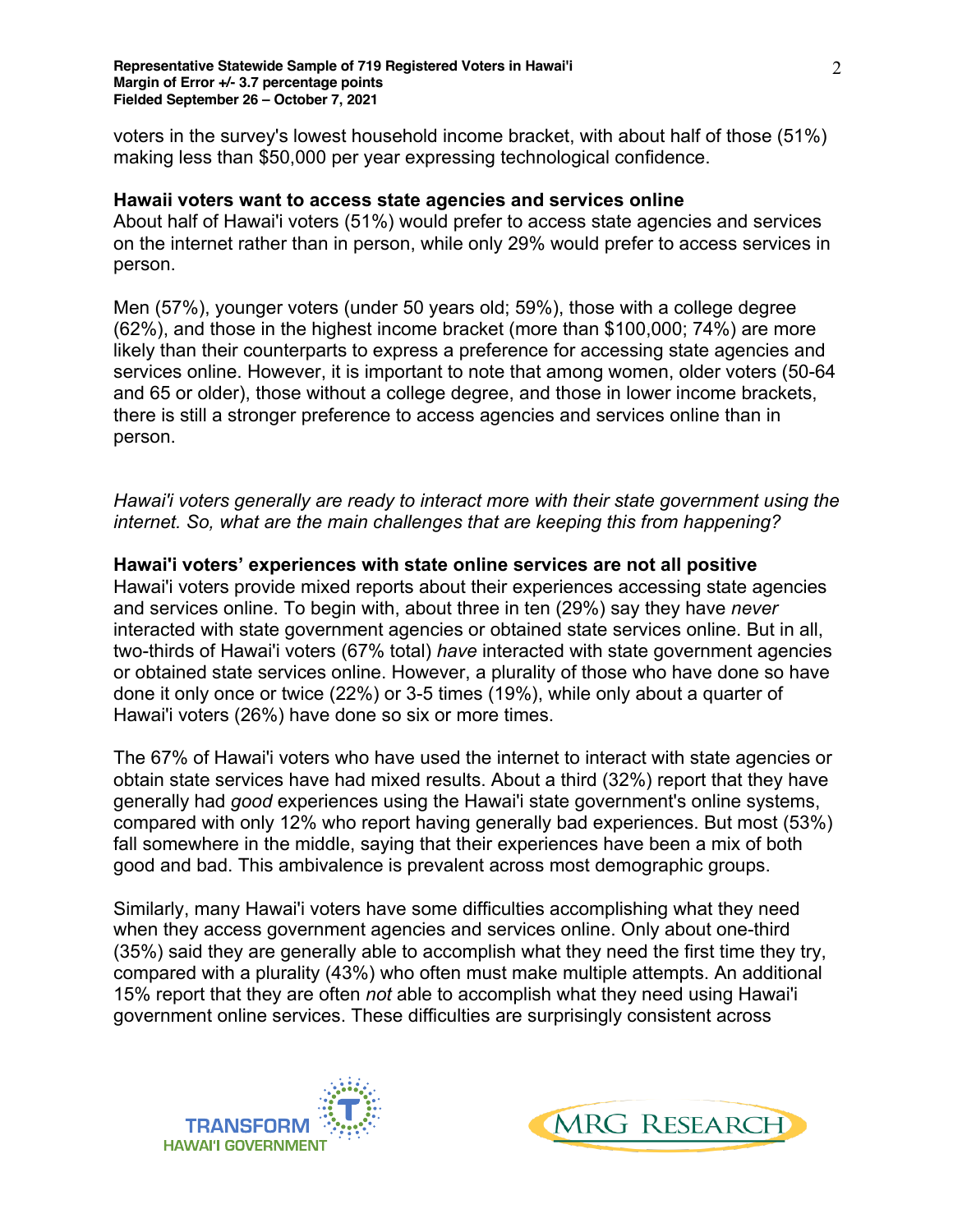demographic groups, including age, although those with a college degree are somewhat more likely than those without one to report success on their first attempt. Voters' difficulties using the state's current systems could be a reason for some reluctance among voters for putting more money into these systems, and it also provides the backbone of a convincing argument for updating and improving the systems, as is seen in the next section.

## **Hawai'i voters value improving online infrastructure for state agencies and services**

In line with their experiences, more than half of Hawai'i voters (56%) say that online access to state agencies should be improved and expanded, while only 21% say that online access is currently adequate. And nearly two-thirds (64%) would prefer a system that is streamlined across government agencies and services to use a single username and password. Majorites or large pluralities across demographic groups hold these opinions.

And the appetite Hawai'i voters have for improving and expanding online access to state agencies is backed up by their support for using state taxes to pay for these improvements and a general sense that these improvements would be a good investment for the state to make. Specifically, a total of 60% of Hawai'i voters either strongly (35%) or somewhat (25%) support using state tax revenue to increase and upgrade the state government's infrastructure so the public can have better online access to state agencies and services, while only one-quarter (24%) oppose it either strongly (14%) or somewhat (10%). Although Democrats and liberals/progressives support using state tax revenue more than members of other political identity groups even among those who identify as Republican, Independent, and/or conservative more voters support using state tax revenue for this purpose than oppose it.

## **Hawai'i voters think improving online infrastructure for state agencies and services is a good investment**

Along with supporting increased infrastructure investment simply because voters prefer it for themselves individually, another driver of support is the belief that it would be a good, and ultimately cost-saving investment for the state government. Twice as many Hawai'i voters (51%) think upgrading the state government's internet infrastructure would lead to less government waste than think it would not (25%). And by an even wider 3-to-1 margin, Hawai'i voters think upgrading the state government's infrastructure would be a good investment (59%) rather than not being a good use of the state's money (20%).

Both opinions are held across most demographic groups measured in the poll, including Republicans and Independents by wide margins. Self-identified conservatives are the



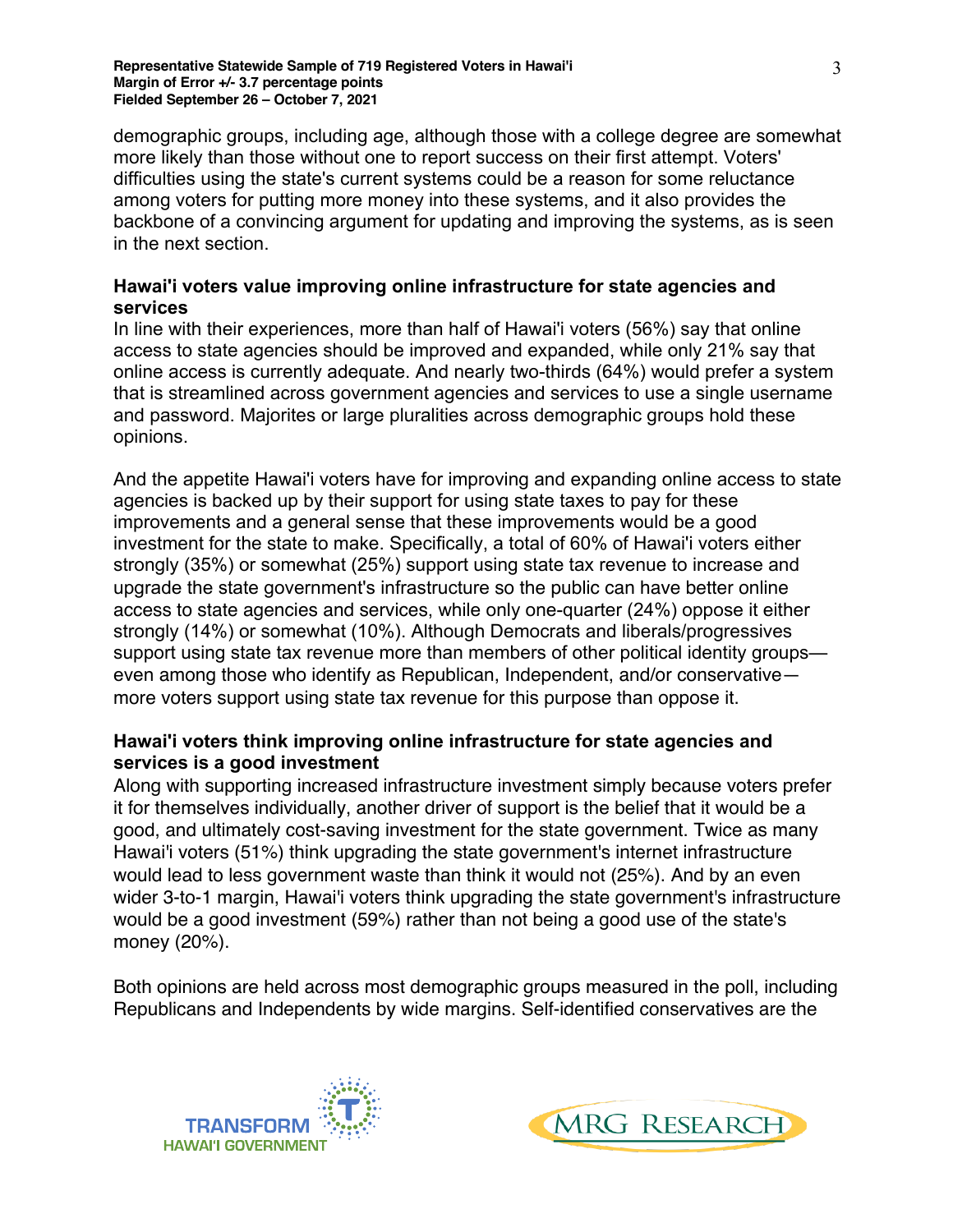one group who are more likely to think upgrading the state government's internet infrastructure will *not* lead to less government waste (45%) than think it *would* reduce government waste (38%). However, even conservatives are ultimately more likely to say that doing so would be a good investment (45%) than not a good investment (37%) for the state to make.

#### **Do Hawai'i voters want to pay to improve state services' online infrastructure?**

One constant in public opinion about government spending on just about any type of project is voters' reluctance to pay for things once they consider that some of the money may come out of their own pockets. That held true in our survey for spending on increasing and upgrading the state government's internet infrastructure. When asked if they would be willing to pay a little more on their own taxes to fund the improvements, twice as many Hawai'i voters said they "would not" (58%) as said they "would" (24%). This split held across most demographic groups, including Democrats (46% "would not" vs. 37% "would"). The one exception was self-identified liberals/progressives—half (51%) said they would be willing to pay more on their own taxes to fund government internet infrastructure improvements while 39% said they would not. This reluctance points to an important challenge that would need to be overcome in order to move funding forward for a program that is otherwise very popular and widely supported.

#### **CONCLUSIONS**

Hawai'i voters are internet savvy and ready to engage with state government agencies through online platforms. Although they have had mixed experiences to date that may currently prevent them from using the internet to access state agencies and services, they see value in improving their experience with these platforms by investing in Hawai'i's state government internet infrastructure. Voters believe that this can be accomplished by applying tax revenue to the task, and further that by doing so Hawai'i may save money in the long run while also improving their experiences.



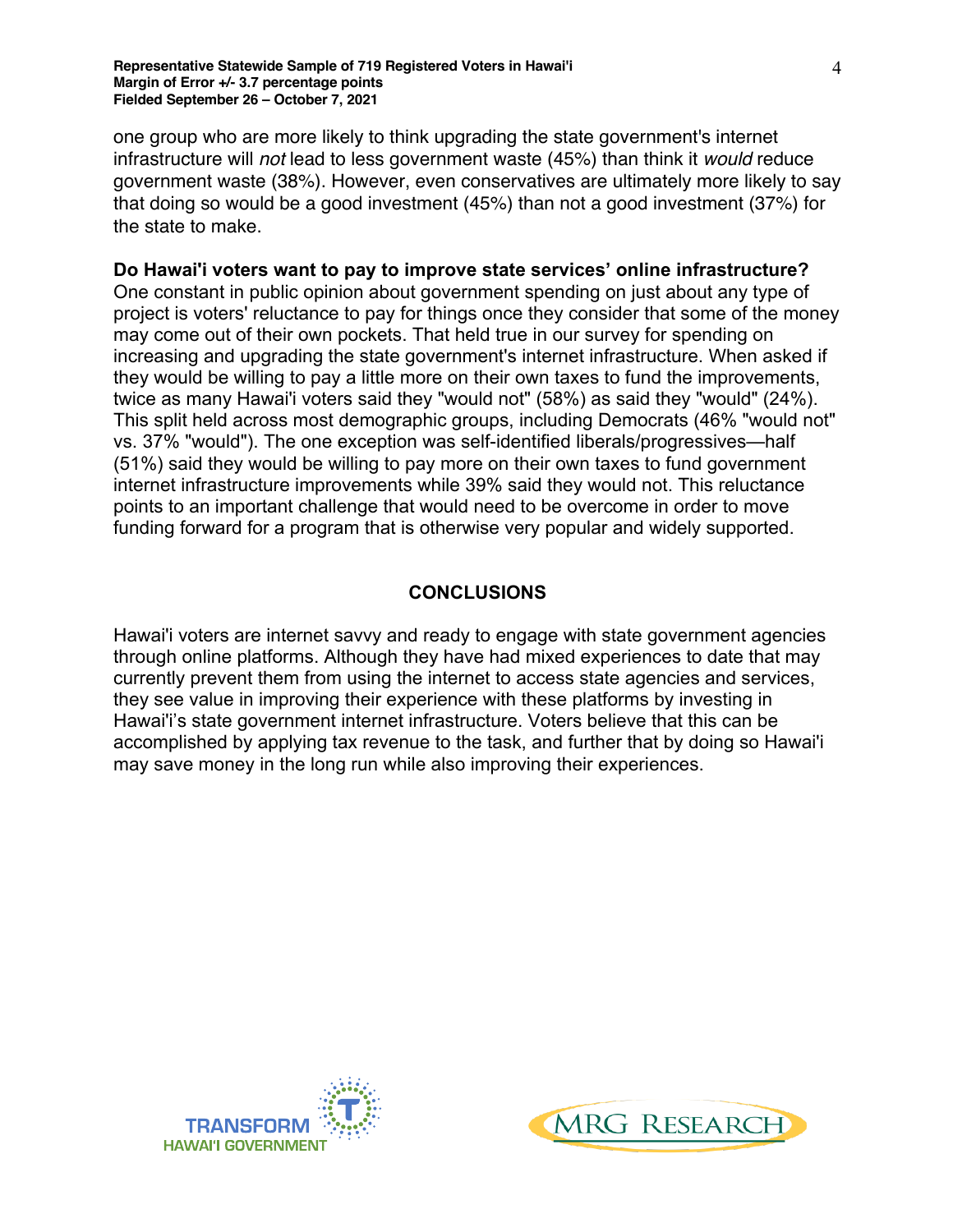## **Q1) Online**

About how often would you say you go online or use the internet – using any device including a computer, a tablet, or a smartphone – for things like email, social media, watching videos and news, etc.?

| Never or hardly ever                       | 11%  |
|--------------------------------------------|------|
| Once in a while, but not every day         | 5%   |
| Most days or every day, for a little while | 46%  |
| Online nearly all the time                 | 35%  |
| Not sure                                   | 3%   |
| Total                                      | 100% |

### **Q2) GovOnline**

Now we have some questions about going online or using the internet **to interact with state government agencies or obtain state services** – things like applying for unemployment insurance or Covid benefits, using library services, or communicating with the department of human services.

First, about how many times have you used the internet to communicate with a state government agency or to apply for state services? Please provide your best estimate.

| Never              | 29%  |
|--------------------|------|
| Once or twice      | 22%  |
| 3-5 times          | 19%  |
| 6-10 times         | 7%   |
| More than 10 times | 19%  |
| Not sure           | 4%   |
| Total              | 100% |



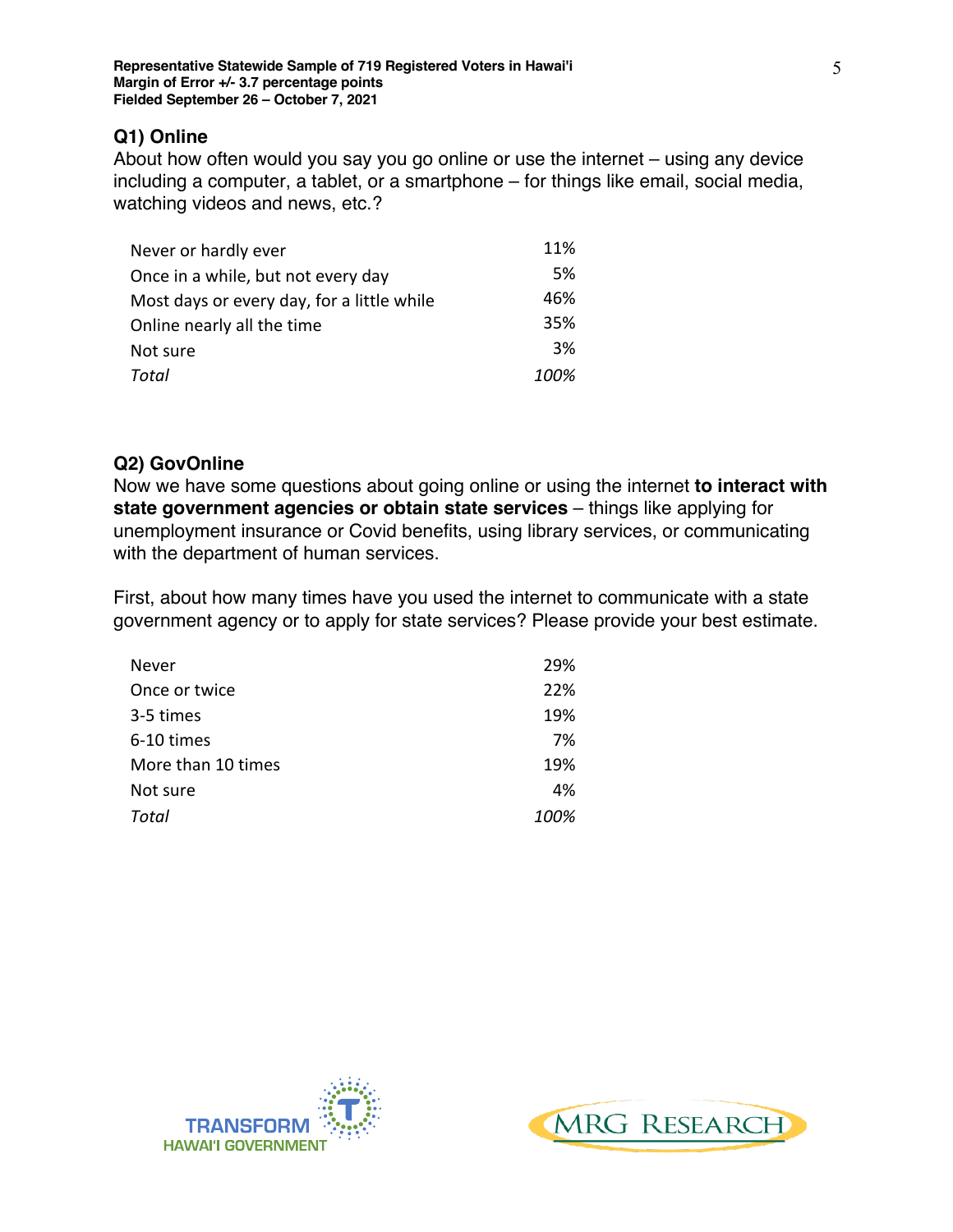## **Q3) Experiences [Not asked of those who responded "Never" to Q2]**

Would you say your experiences using the Hawai'i state government's online systems have generally been good or bad, or a mix of both?

| Good         | 32%  |
|--------------|------|
| <b>Bad</b>   | 12%  |
| Mix of both  | 53%  |
| Not sure     | 3%   |
| <b>Total</b> | 100% |

# **Q4) Successful [Not asked of those who responded "Never" to Q2]**

When you access government agencies and services online, would you say that you ...

| Are generally able to accomplish what you need  | 35%  |
|-------------------------------------------------|------|
| on your first attempt                           |      |
| Often have to try multiple times before you can | 43%  |
| accomplish what you need                        |      |
| Are often not able to accomplish what you need  | 15%  |
| Not sure                                        | 7%   |
| Total                                           | 100% |

# **Q5) Adequate**

Do you think that the amount and quality of online access to state agencies that is currently available to the public is adequate, or would you like to see it improved and expanded?

| It is adequate                          | 21%  |
|-----------------------------------------|------|
| It should be improved and expanded      | .56% |
| It doesn't matter much to me either way | 13%  |
| Not sure                                | 10%  |
| Total                                   | 100% |



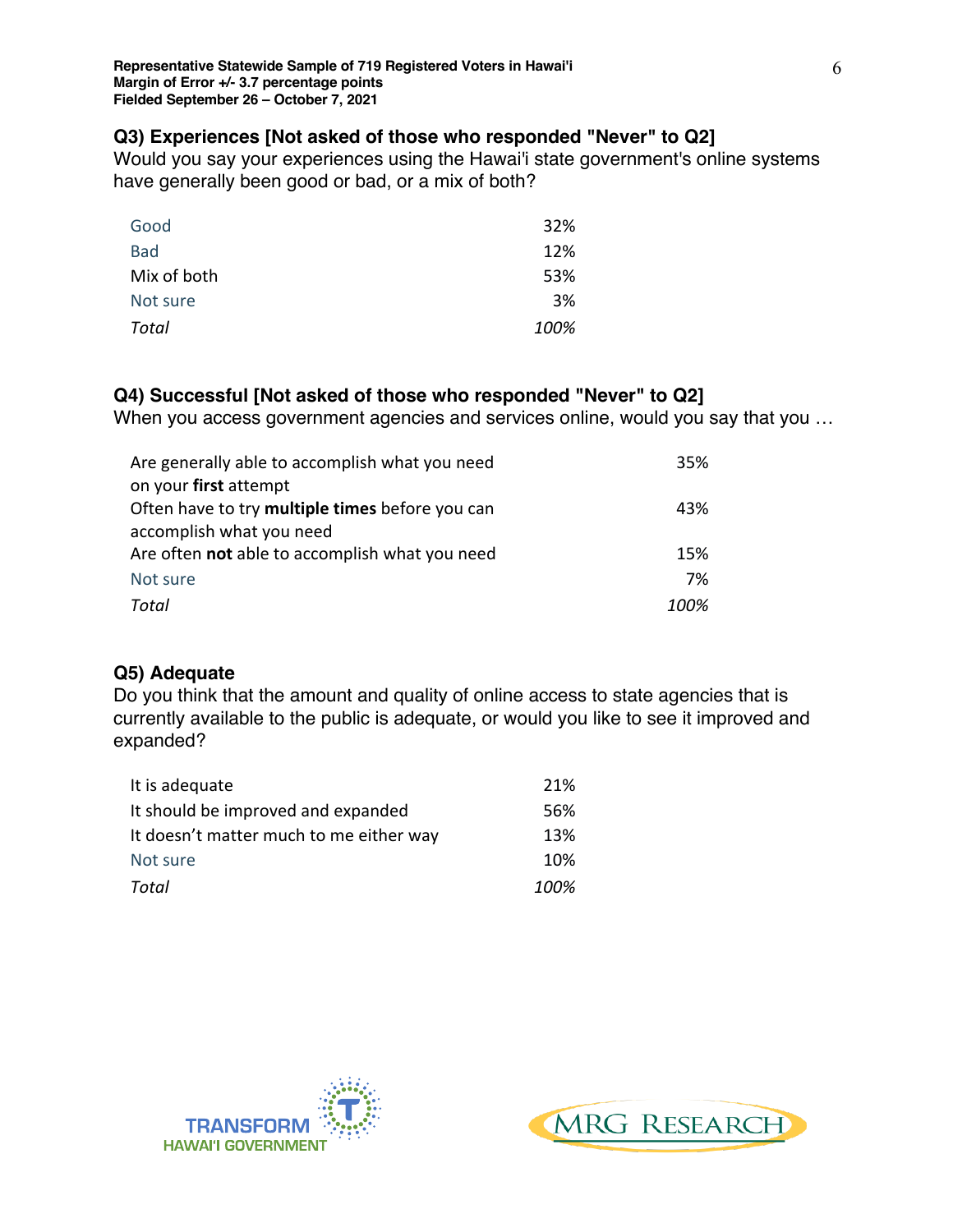## **Q6) Self Efficacy**

Generally speaking, do you feel that you have the technical knowledge and ability with online technology that you would need to comfortably and confidently interact with state government agencies and apply for state services using the internet?

| Yes, I have the technical knowledge and ability | 66%  |
|-------------------------------------------------|------|
| that I would need                               |      |
| No, I do not have the technical knowledge and   | 24%  |
| ability that I would need                       |      |
|                                                 |      |
| Not sure                                        | 10%  |
| Total                                           | 100% |

## **Q7) Choice**

If and when you obtain state government services and interact with state government agencies, would you rather…?

| Do so using the <b>internet</b> from your home or another | 51% |
|-----------------------------------------------------------|-----|
| location, even if that means you don't have a             |     |
| support person available to help you in person.           |     |
| Do so in person, at state government offices - such       | 29% |
| as the department of motor vehicles, the                  |     |
| Department of Labor's claims office, or the               |     |
| Department of Health – even if that means that you        |     |
| need to travel there at certain hours and that you        |     |
| may need to wait in line.                                 |     |
| No opinion either way                                     | 12% |
| Not sure                                                  | 8%  |
| Total<br>100%                                             |     |



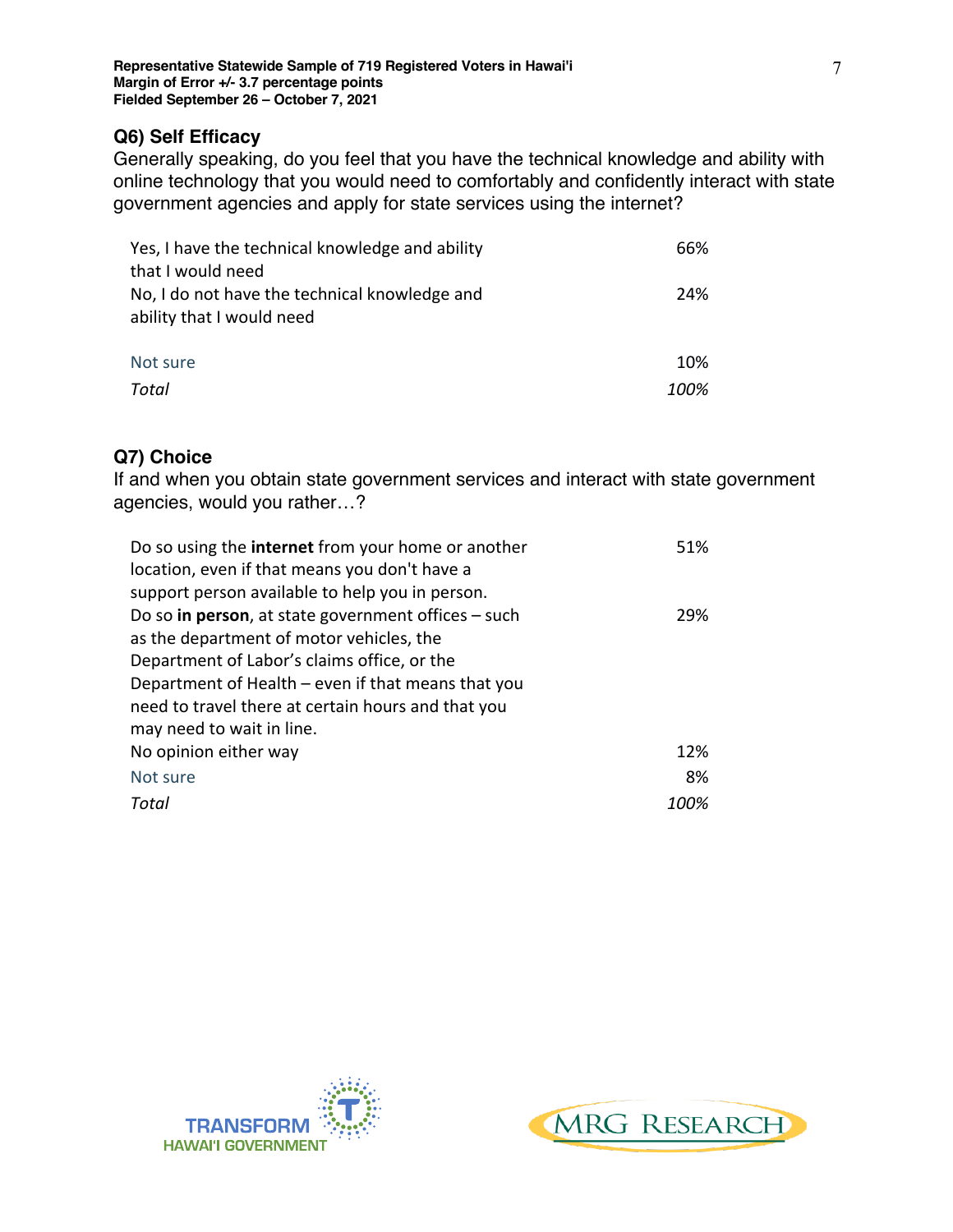### **Q8) Logins**

Would you prefer it if you only needed one username and password that you would be able to use to access all Hawaii state agencies online, or do you prefer the state's current system where you may need to use different usernames and passwords for different state agencies?

| I would prefer a new system with one username and    | 64%  |
|------------------------------------------------------|------|
| password for all state agencies                      |      |
| I prefer the current system with different usernames | 10%  |
| and passwords for state agencies                     |      |
| It doesn't matter much to me either way              | 18%  |
| Not sure                                             | 8%   |
| Total                                                | 100% |

# **Q9) Services**

How much would you support or oppose using state tax revenue to increase and upgrade the state government's internet infrastructure so the public can have better online access to state agencies and services?

| Strongly support | 35%  |                      |     |
|------------------|------|----------------------|-----|
| Somewhat support | 25%  | <b>Total Support</b> | 60% |
| Somewhat oppose  | 10%  |                      |     |
| Strongly oppose  | 14%  | Total Oppose         | 24% |
| Not sure         | 16%  |                      |     |
| Total            | 100% |                      |     |



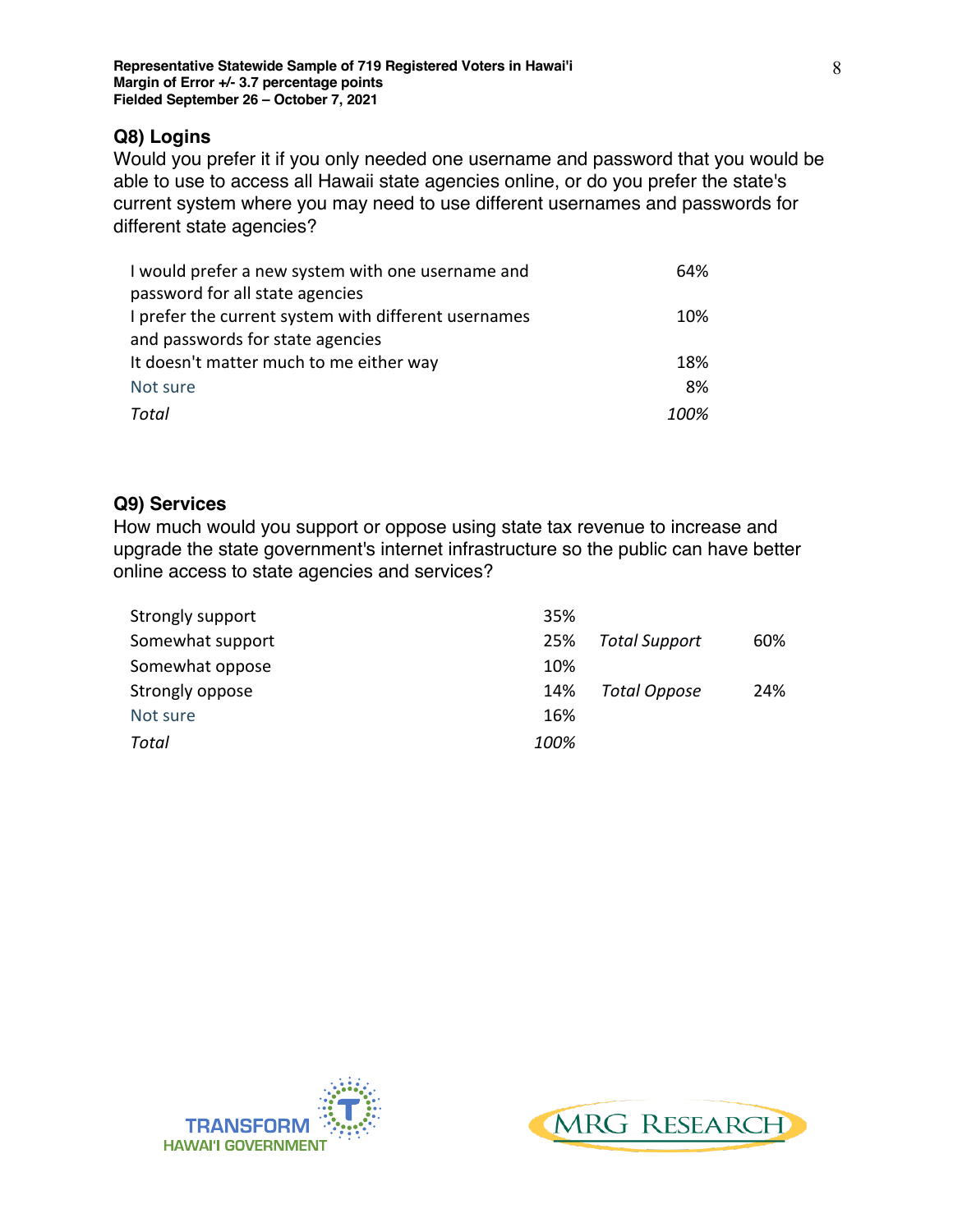## **Q10) TaxSavings**

Overall, do you think that upgrading the state government's internet infrastructure to provide better online access to agencies and services would lead to less government waste of your tax dollars, or do you not think so?

| Upgrading the state government's internet               | 51%  |
|---------------------------------------------------------|------|
| infrastructure would lead to less government waste.     |      |
| Upgrading the state government's internet               | 25%  |
| infrastructure <b>would not</b> lead to less government |      |
| waste.                                                  |      |
| Not sure                                                | 24%  |
| Total                                                   | 100% |

# **Q11) In Summary**

Overall, do you think that increasing and upgrading the state government's internet infrastructure to provide better online access to agencies and services would be a good investment, or would not be a good use of the state's money?

| Upgrading the state government's internet     | .59% |
|-----------------------------------------------|------|
| infrastructure would be a good investment.    |      |
| Upgrading the state government's internet     | 20%  |
| infrastructure would not be a good use of the |      |
| state's money.                                |      |
| Not sure                                      | 21%  |
| Total                                         | 100% |

# **Q12) Taxes**

Would you be willing to pay a little more on your **own taxes** so the state can increase and upgrade its internet infrastructure to provide better online access to agencies and services, or not?

| Yes      | 24%  |
|----------|------|
| No       | 58%  |
| Not sure | 18%  |
| Total    | 100% |



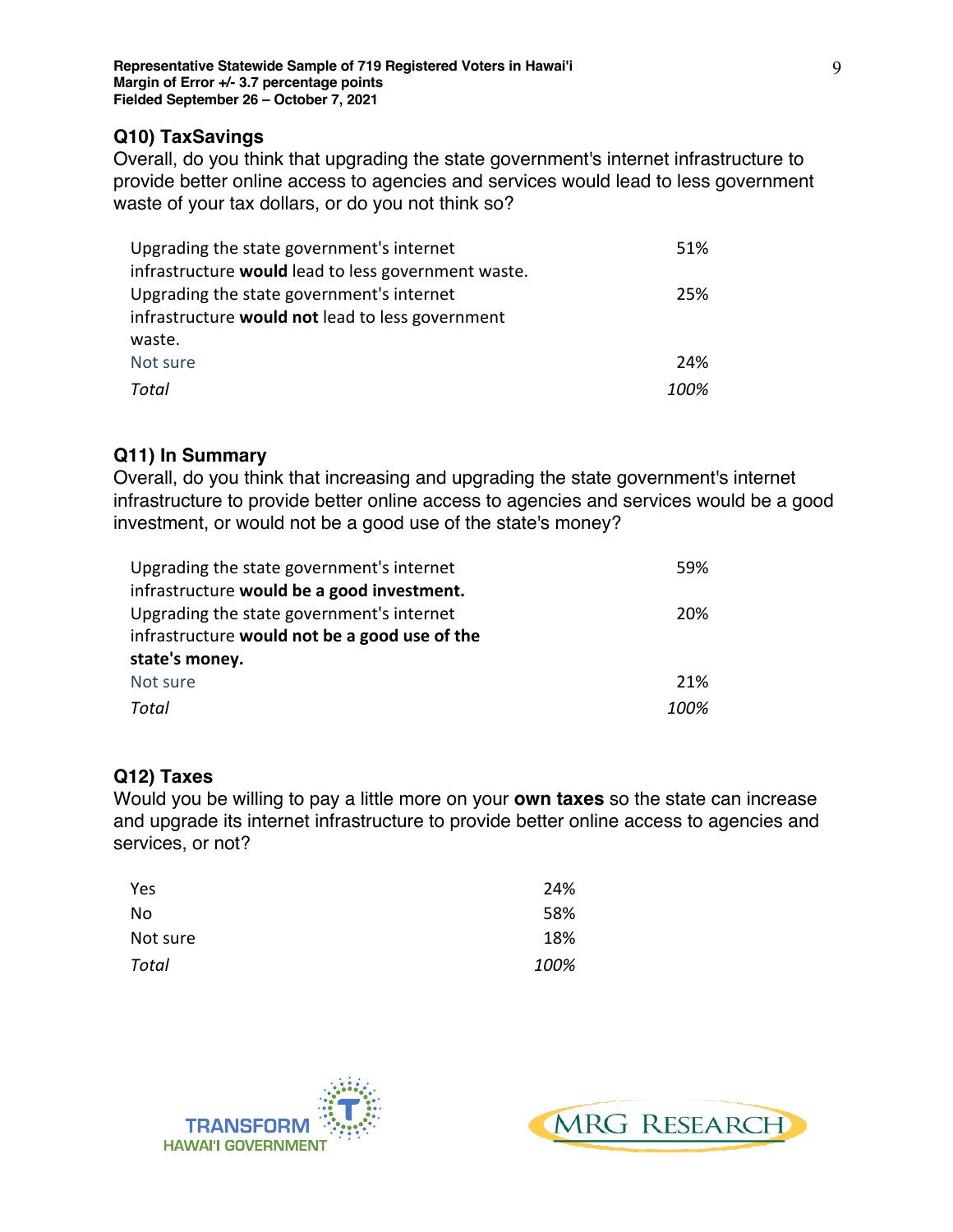### **CROSSTABS**

# **Q1) Online**

About how often would you say you go online or use the internet – using any device including a computer, a tablet, or a smartphone – for things like email, social media, watching videos and news, etc.?

| Never or hardly ever                       | 11%  |
|--------------------------------------------|------|
| Once in a while, but not every day         | 5%   |
| Most days or every day, for a little while | 46%  |
| Online nearly all the time                 | 35%  |
| Not sure                                   | 3%   |
| Total                                      | 100% |

|                        | DGender |        |  |  |
|------------------------|---------|--------|--|--|
|                        | Male    | Female |  |  |
| Never                  | 9%      | 10%    |  |  |
| Once in a while        | 3%      | 7%     |  |  |
| Most days or every day | 46%     | 48%    |  |  |
| All the time           | 38%     | 33%    |  |  |
| Not sure               | 4%      | 3%     |  |  |
|                        | 100%    | 100%   |  |  |

|                 | <b>DAge</b> |       |             |
|-----------------|-------------|-------|-------------|
|                 | 18-49       | 50-64 | 65 or older |
| <b>Never</b>    | 5%          | 3%    | 20%         |
| Once in a while | 2%          | 7%    | 8%          |
| Every day       | 45%         | 53%   | 45%         |
| All the time    | 47%         | 35%   | 24%         |
| Not sure        | 2%          | 2%    | 5%          |
|                 | 100%        | 100%  | 100%        |



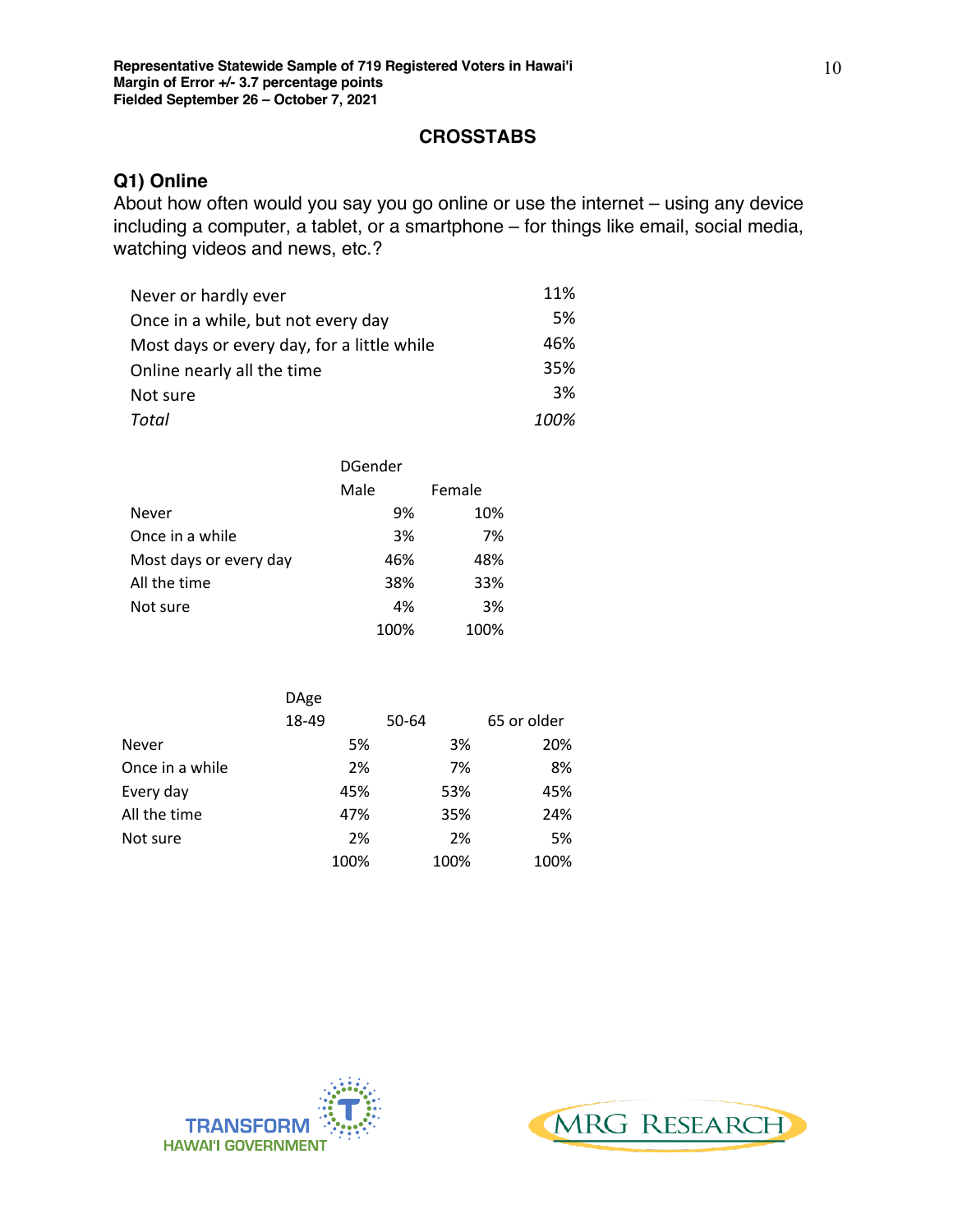|                                 | DEthnicity |          |          |             |         |             |
|---------------------------------|------------|----------|----------|-------------|---------|-------------|
|                                 | Caucasian  | Japanese | Filipino | Hawaiian/Pl | Chinese | Other/Mixed |
| Never                           | 4%         | 31%      | 25%      | 3%          | 10%     | 3%          |
| Once in a while<br>Most days or | 3%         | 2%       | 14%      | 7%          | 11%     | 3%          |
| every day                       | 54%        | 42%      | 28%      | 35%         | 39%     | 57%         |
| All the time                    | 36%        | 21%      | 23%      | 53%         | 41%     | 36%         |
| Not sure                        | 2%         | 4%       | 11%      | 2%          |         | 1%          |
|                                 | 100%       | 100%     | 100%     | 100%        | 100%    | 100%        |

|                        | <b>DCollegeDeg</b> |            |  |
|------------------------|--------------------|------------|--|
|                        | College            | No college |  |
|                        | Degree             | degree     |  |
| Never                  | 6%                 | 15%        |  |
| Once in a while        | 5%                 | 5%         |  |
| Most days or every day | 49%                | 45%        |  |
| All the time           | 40%                | 30%        |  |
| Not sure               | 2%                 | 5%         |  |
|                        | 100%               | 100%       |  |

|                        | <b>DParty</b> |            |             |  |  |
|------------------------|---------------|------------|-------------|--|--|
|                        | Democrat      | Republican | Independent |  |  |
| <b>Never</b>           | 13%           | 11%        | 4%          |  |  |
| Once in a while        | 4%            | 2%         | 7%          |  |  |
| Most days or every day | 40%           | 47%        | 56%         |  |  |
| All the time           | 41%           | 37%        | 30%         |  |  |
| Not sure               | 3%            | 3%         | 2%          |  |  |
|                        | 100%          | 100%       | 100%        |  |  |

|                        | <b>DPolitics</b>             |      |              |  |
|------------------------|------------------------------|------|--------------|--|
|                        | Liberal/Progressive Moderate |      | Conservative |  |
| Never                  | 13%                          | 5%   | 8%           |  |
| Once in a while        | 1%                           | 3%   | 8%           |  |
| Most days or every day | 42%                          | 51%  | 57%          |  |
| All the time           | 44%                          | 38%  | 27%          |  |
| Not sure               | 0%                           | 3%   | 0%           |  |
|                        | 100%                         | 100% | 100%         |  |



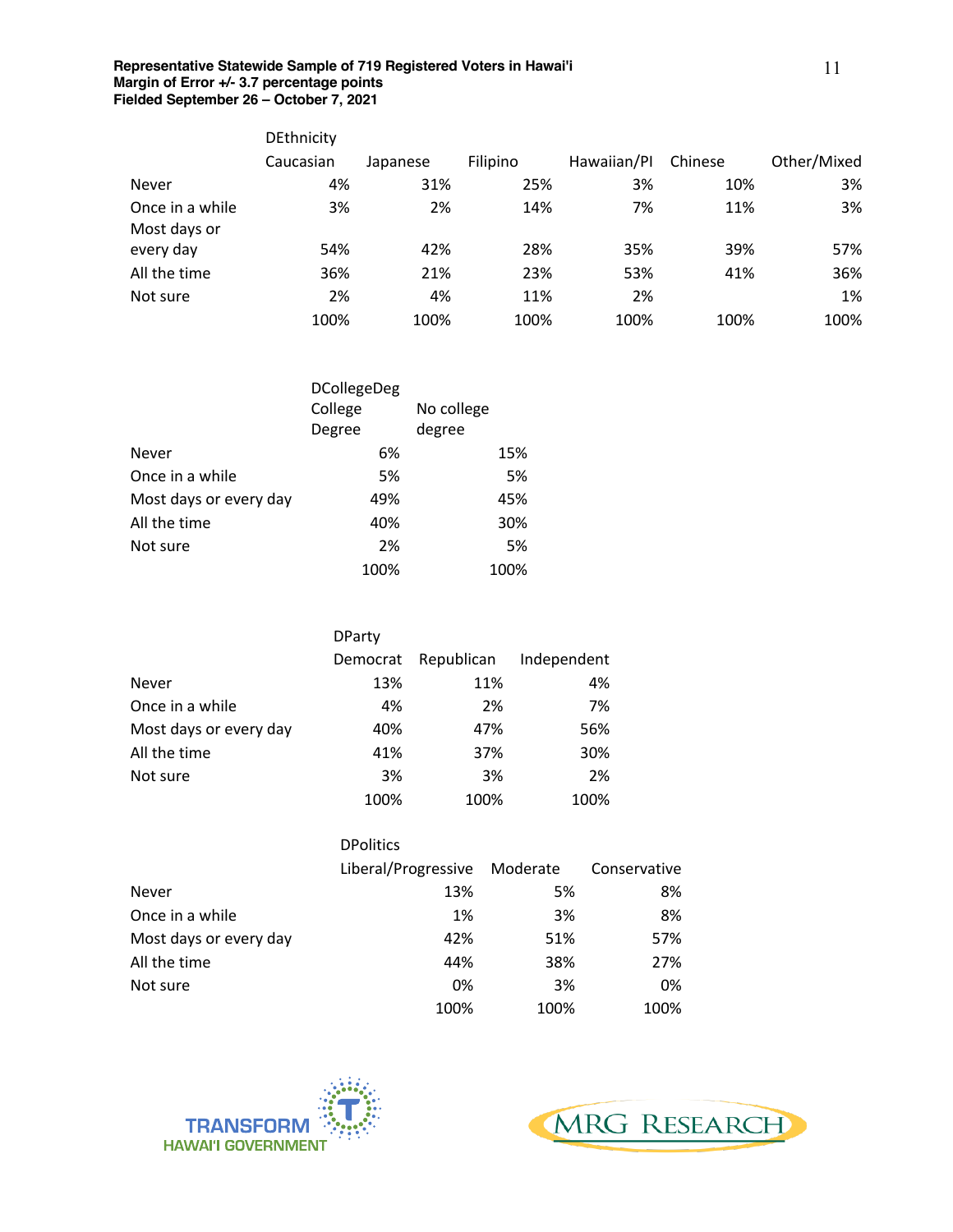|                        | <b>DIncome</b>        |                        |                        |
|------------------------|-----------------------|------------------------|------------------------|
|                        | Less than<br>\$50,000 | \$50,000-<br>\$100,000 | More than<br>\$100,000 |
| <b>Never</b>           | 23%                   | 7%                     | 1%                     |
| Once in a while        | 6%                    | 4%                     | 1%                     |
| Most days or every day | 42%                   | 52%                    | 47%                    |
| All the time           | 28%                   | 35%                    | 50%                    |
| Not sure               | 1%                    | 2%                     | 2%                     |
|                        | 100%                  | 100%                   | 100%                   |

### **Q2) GovOnline**

Now we have some questions about going online or using the internet **to interact with state government agencies or obtain state services** – things like applying for unemployment insurance or Covid benefits, using library services, or communicating with the department of human services.

First, about how many times have you used the internet to communicate with a state government agency or to apply for state services? Please provide your best estimate.

| Never              | 29%  |
|--------------------|------|
| Once or twice      | 22%  |
| 3-5 times          | 19%  |
| 6-10 times         | 7%   |
| More than 10 times | 19%  |
| Not sure           | 4%   |
| Total              | 100% |

|                    | <b>DGender</b> |        |  |  |
|--------------------|----------------|--------|--|--|
|                    | Male           | Female |  |  |
| <b>Never</b>       | 28%            | 27%    |  |  |
| Once or twice      | 24%            | 21%    |  |  |
| 3-5 times          | 18%            | 21%    |  |  |
| 6-10 times         | 5%             | 9%     |  |  |
| More than 10 times | 20%            | 19%    |  |  |
| Not sure           | 5%             | 4%     |  |  |
|                    | 100%           | 100%   |  |  |



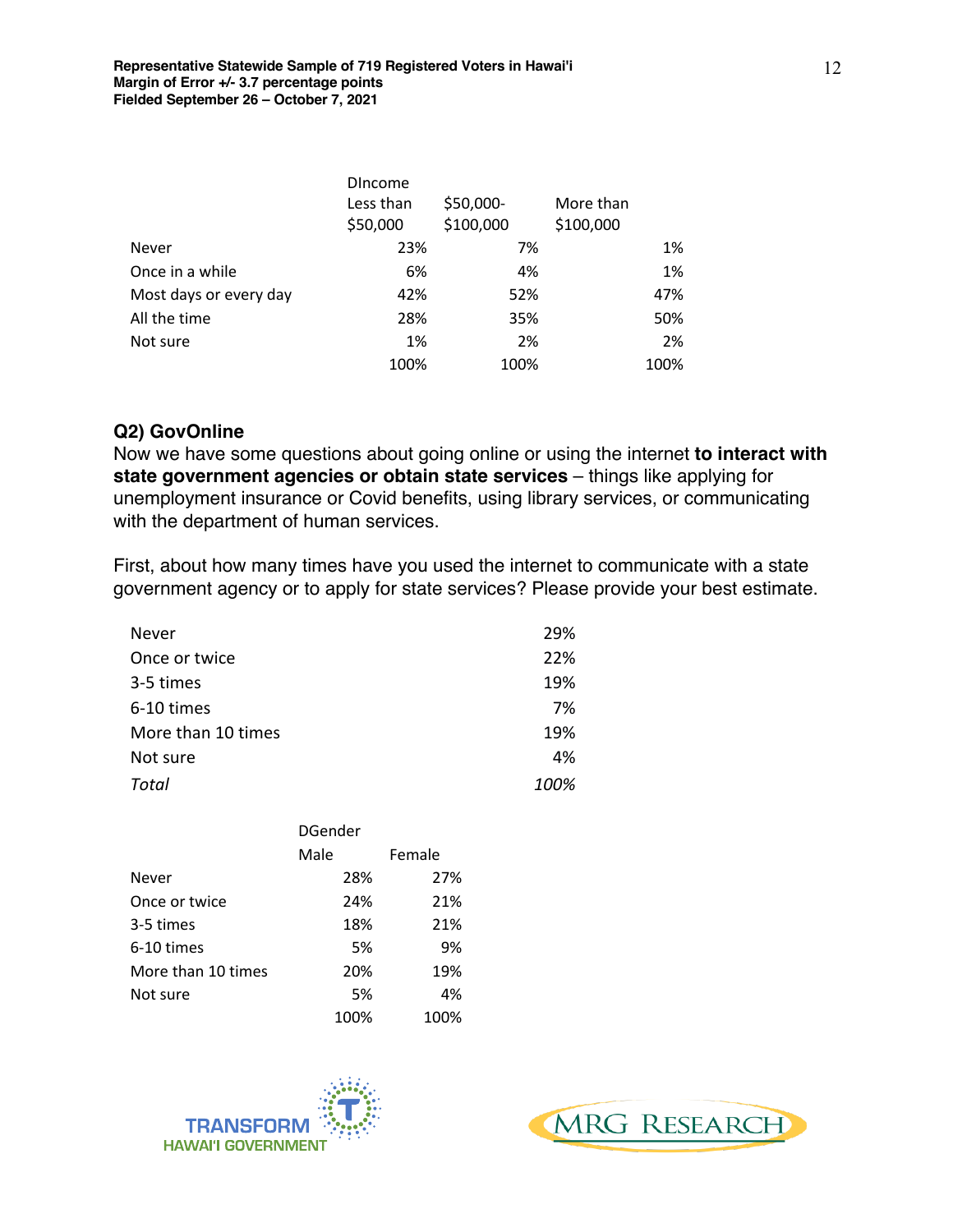|               | <b>DAge</b> |      |       |      |             |
|---------------|-------------|------|-------|------|-------------|
|               | 18-49       |      | 50-64 |      | 65 or older |
| <b>Never</b>  |             | 15%  |       | 27%  | 43%         |
| Once or twice |             | 21%  |       | 20%  | 24%         |
| 3-5 times     |             | 24%  |       | 19%  | 14%         |
| 6-10 times    |             | 6%   |       | 10%  | 6%          |
| More than 10  |             | 27%  |       | 23%  | 11%         |
| Not sure      |             | 8%   |       | 1%   | 3%          |
|               |             | 100% |       | 100% | 100%        |

|                    | DEthnicity |          |          |             |         |             |
|--------------------|------------|----------|----------|-------------|---------|-------------|
|                    | Caucasian  | Japanese | Filipino | Hawaiian/Pl | Chinese | Other/Mixed |
| Never              | 19%        | 52%      | 44%      | 24%         | 34%     | 21%         |
| Once or twice      | 23%        | 21%      | 25%      | 22%         | 32%     | 19%         |
| 3-5 times          | 23%        | 18%      | 15%      | 15%         | 21%     | 18%         |
| 6-10 times         | 7%         | 5%       | 3%       | 11%         | 10%     | 6%          |
| More than 10 times | 26%        | 2%       | 2%       | 23%         | 4%      | 32%         |
| Not sure           | 2%         | 2%       | 11%      | 6%          |         | 5%          |
|                    | 100%       | 100%     | 100%     | 100%        | 100%    | 100%        |

|               | <b>DCollegeDeg</b> |            |  |
|---------------|--------------------|------------|--|
|               | College            | No college |  |
|               | Degree             | degree     |  |
| Never         | 23%                | 34%        |  |
| Once or twice | 24%                | 20%        |  |
| 3-5 times     | 19%                | 18%        |  |
| 6-10 times    | 9%                 | 5%         |  |
| More than 10  | 23%                | 16%        |  |
| Not sure      | 1%                 | 8%         |  |
|               | 100%               | 100%       |  |



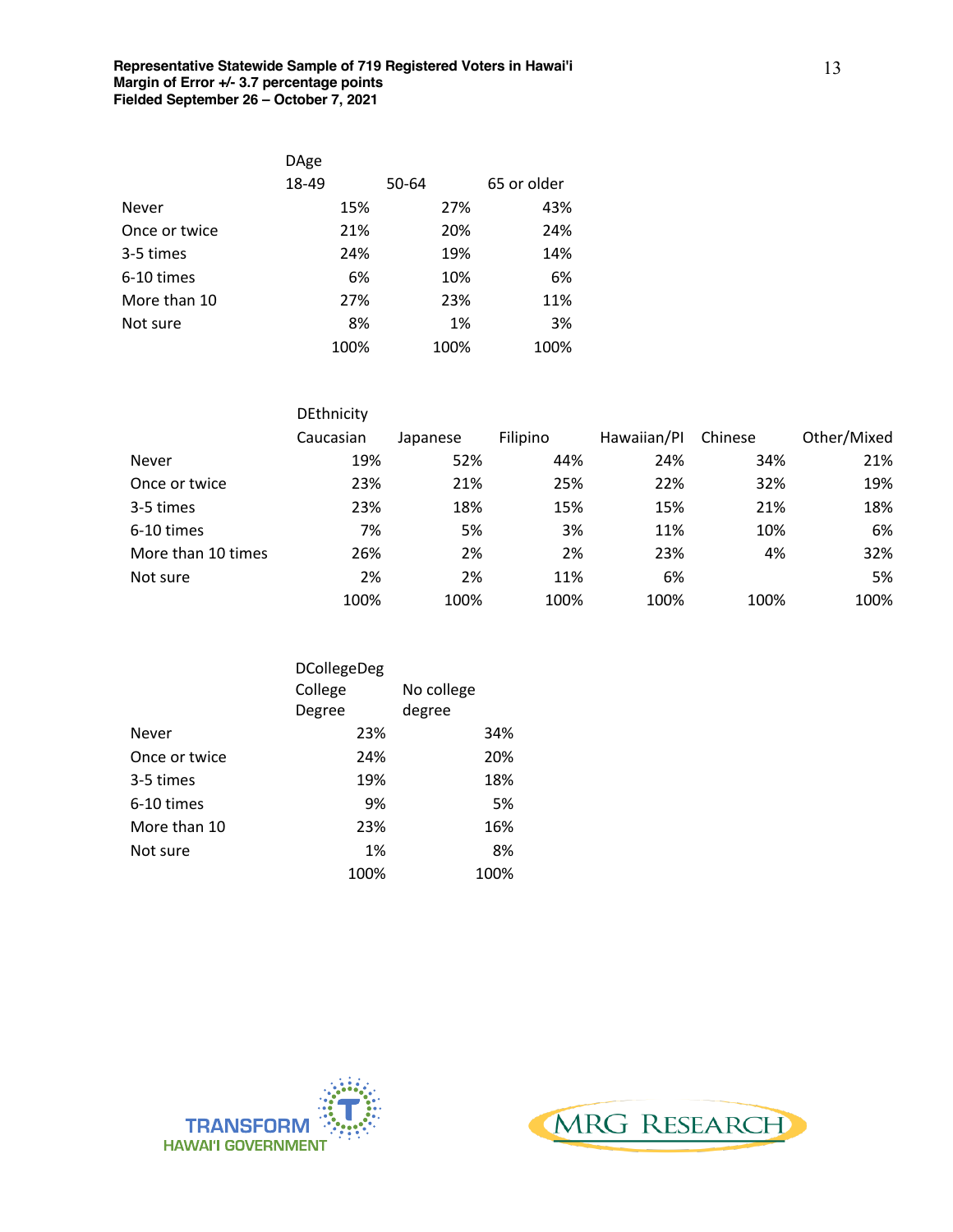|                    | <b>DParty</b> |            |             |
|--------------------|---------------|------------|-------------|
|                    | Democrat      | Republican | Independent |
| Never              | 29%           | 33%        | 19%         |
| Once or twice      | 20%           | 22%        | 30%         |
| 3-5 times          | 22%           | 15%        | 21%         |
| 6-10 times         | 8%            | 7%         | 4%          |
| More than 10 times | 19%           | 19%        | 22%         |
| Not sure           | 2%            | 4%         | 4%          |
|                    | 100%          | 100%       | 100%        |

|                    | <b>DPolitics</b>    |          |              |
|--------------------|---------------------|----------|--------------|
|                    | Liberal/Progressive | Moderate | Conservative |
| <b>Never</b>       | 22%                 | 22%      | 26%          |
| Once or twice      | 14%                 | 26%      | 28%          |
| 3-5 times          | 27%                 | 19%      | 20%          |
| 6-10 times         | 7%                  | 9%       | 8%           |
| More than 10 times | 28%                 | 20%      | 15%          |
| Not sure           | 2%                  | 4%       | 4%           |
|                    | 100%                | 100%     | 100%         |

|                    | <b>DIncome</b> |      |           |      |           |      |
|--------------------|----------------|------|-----------|------|-----------|------|
|                    | Less than      |      | \$50,000- |      | More than |      |
|                    | \$50,000       |      | \$100,000 |      | \$100,000 |      |
| <b>Never</b>       |                | 37%  |           | 26%  |           | 12%  |
| Once or twice      |                | 21%  |           | 23%  |           | 26%  |
| 3-5 times          |                | 16%  |           | 19%  |           | 30%  |
| 6-10 times         |                | 9%   |           | 9%   |           | 8%   |
| More than 10 times |                | 16%  |           | 18%  |           | 22%  |
| Not sure           |                | 1%   |           | 5%   |           | 3%   |
|                    |                | 100% |           | 100% |           | 100% |



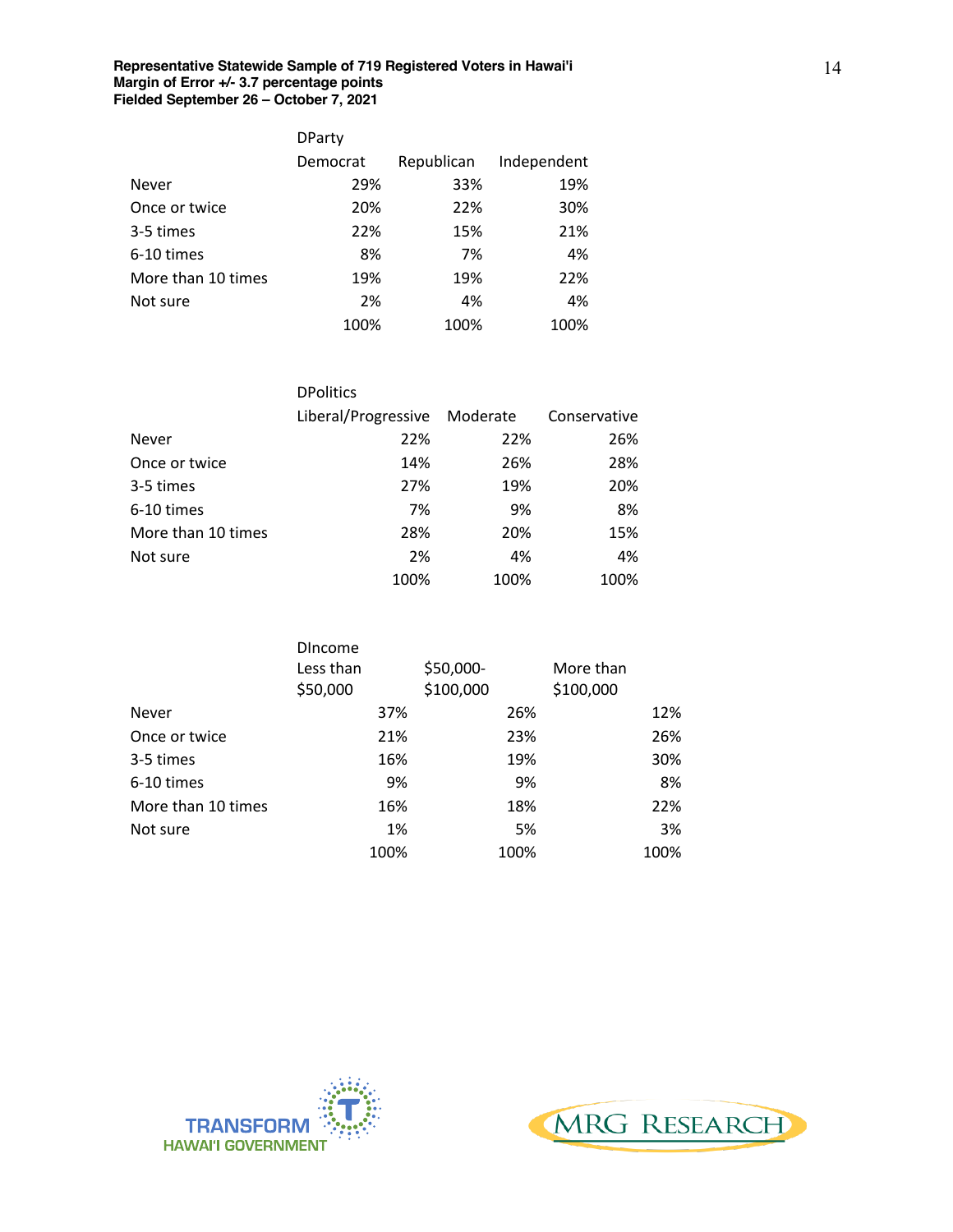## **Q3) Experiences [Not asked of those who responded "Never" to Q2]**

Would you say your experiences using the Hawai'i state government's online systems have generally been good or bad, or a mix of both?

| Good        | 32%  |
|-------------|------|
| <b>Bad</b>  | 12%  |
| Mix of both | 53%  |
| Not sure    | 3%   |
| Total       | 100% |

|             | DGender |        |  |  |
|-------------|---------|--------|--|--|
|             | Male    | Female |  |  |
| Good        | 28%     | 36%    |  |  |
| <b>Bad</b>  | 12%     | 11%    |  |  |
| Mix of both | 58%     | 51%    |  |  |
| Not sure    | 3%      | 2%     |  |  |
|             | 100%    | 100%   |  |  |

|           | <b>DAge</b> |       |             |
|-----------|-------------|-------|-------------|
|           | 18-49       | 50-64 | 65 or older |
| Good      | 27%         | 30%   | 40%         |
| Bad       | 12%         | 15%   | 12%         |
| Equal mix | 60%         | 52%   | 44%         |
| Not sure  | 2%          | 3%    | 5%          |
|           | 100%        | 100%  | 100%        |

|             | <b>DEthnicity</b> |          |          |             |         |             |
|-------------|-------------------|----------|----------|-------------|---------|-------------|
|             | Caucasian         | Japanese | Filipino | Hawaiian/Pl | Chinese | Other/Mixed |
| Good        | 37%               | 30%      | 28%      | 31%         | 53%     | 23%         |
| <b>Bad</b>  | 9%                | 13%      | 7%       | 9%          | 6%      | 23%         |
| Mix of both | 52%               | 50%      | 59%      | 59%         | 41%     | 51%         |
| Not sure    | 2%                | 7%       | 7%       | 2%          |         | 3%          |
|             | 100%              | 100%     | 100%     | 100%        | 100%    | 100%        |



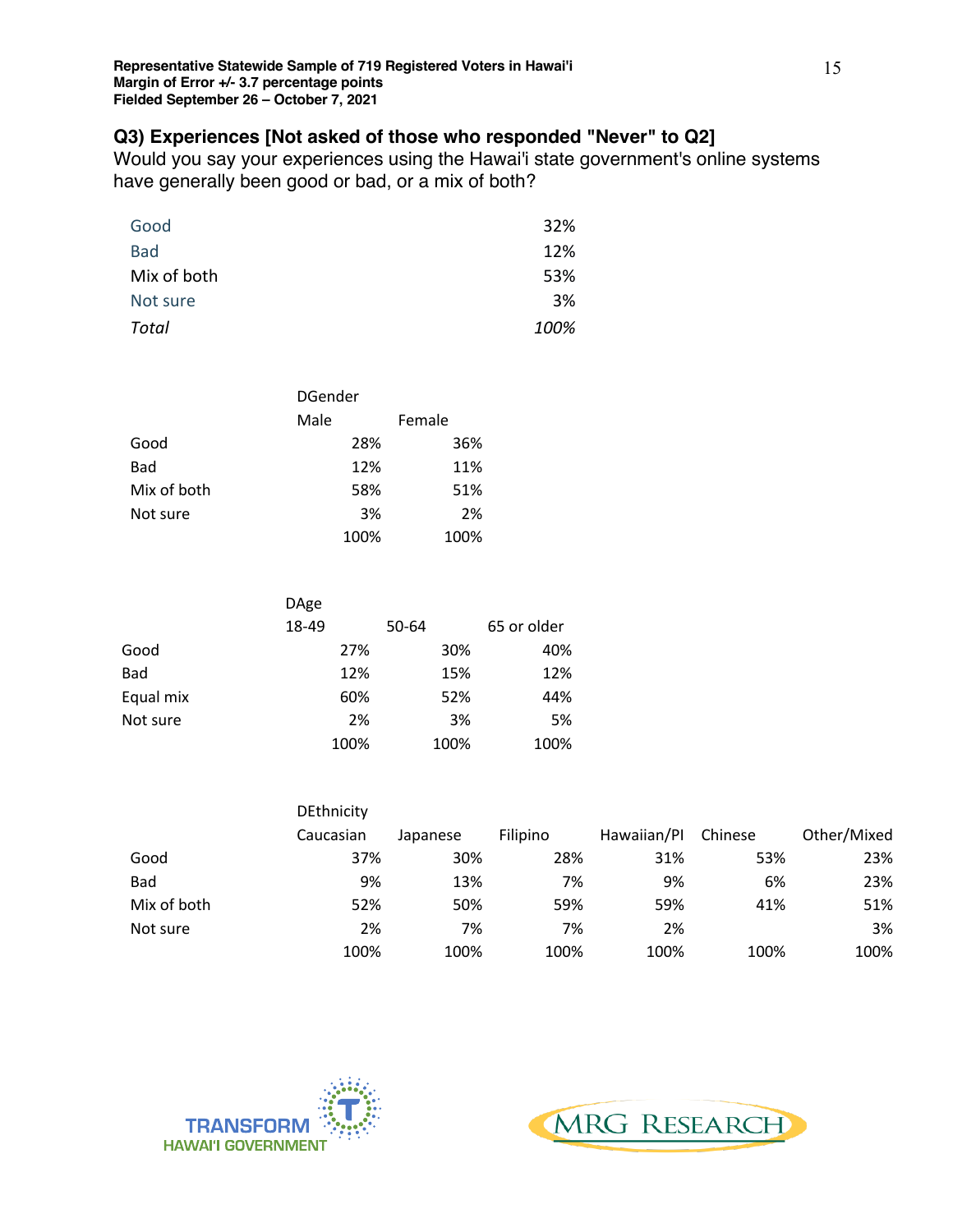|             | <b>DCollegeDeg</b> |            |  |  |
|-------------|--------------------|------------|--|--|
|             | College            | No college |  |  |
|             | Degree             | degree     |  |  |
| Good        | 33%                | 30%        |  |  |
| <b>Bad</b>  | 14%                | 11%        |  |  |
| Mix of both | 50%                | 57%        |  |  |
| Not sure    | 3%                 | 2%         |  |  |
|             | 100%               | 100%       |  |  |

|             | <b>DParty</b> |            |             |
|-------------|---------------|------------|-------------|
|             | Democrat      | Republican | Independent |
| Good        | 36%           | 34%        | 25%         |
| <b>Bad</b>  | 5%            | 18%        | 22%         |
| Mix of both | 57%           | 46%        | 50%         |
| Not sure    | 3%            | 2%         | 3%          |
|             | 100%          | 100%       | 100%        |

|             | <b>DPolitics</b>             |      |              |
|-------------|------------------------------|------|--------------|
|             | Liberal/Progressive Moderate |      | Conservative |
| Good        | 37%                          | 29%  | 29%          |
| <b>Bad</b>  | 9%                           | 13%  | 17%          |
| Mix of both | 50%                          | 56%  | 53%          |
| Not sure    | 5%                           | 2%   | 2%           |
|             | 100%                         | 100% | 100%         |

|             | <b>DIncome</b> |           |           |
|-------------|----------------|-----------|-----------|
|             | Less than      | \$50,000- | More than |
|             | \$50,000       | \$100,000 | \$100,000 |
| Good        | 35%            | 36%       | 23%       |
| Bad         | 4%             | 13%       | 12%       |
| Mix of both | 61%            | 47%       | 64%       |
| Not sure    | 0%             | 4%        | 2%        |
|             | 100%           | 100%      | 100%      |



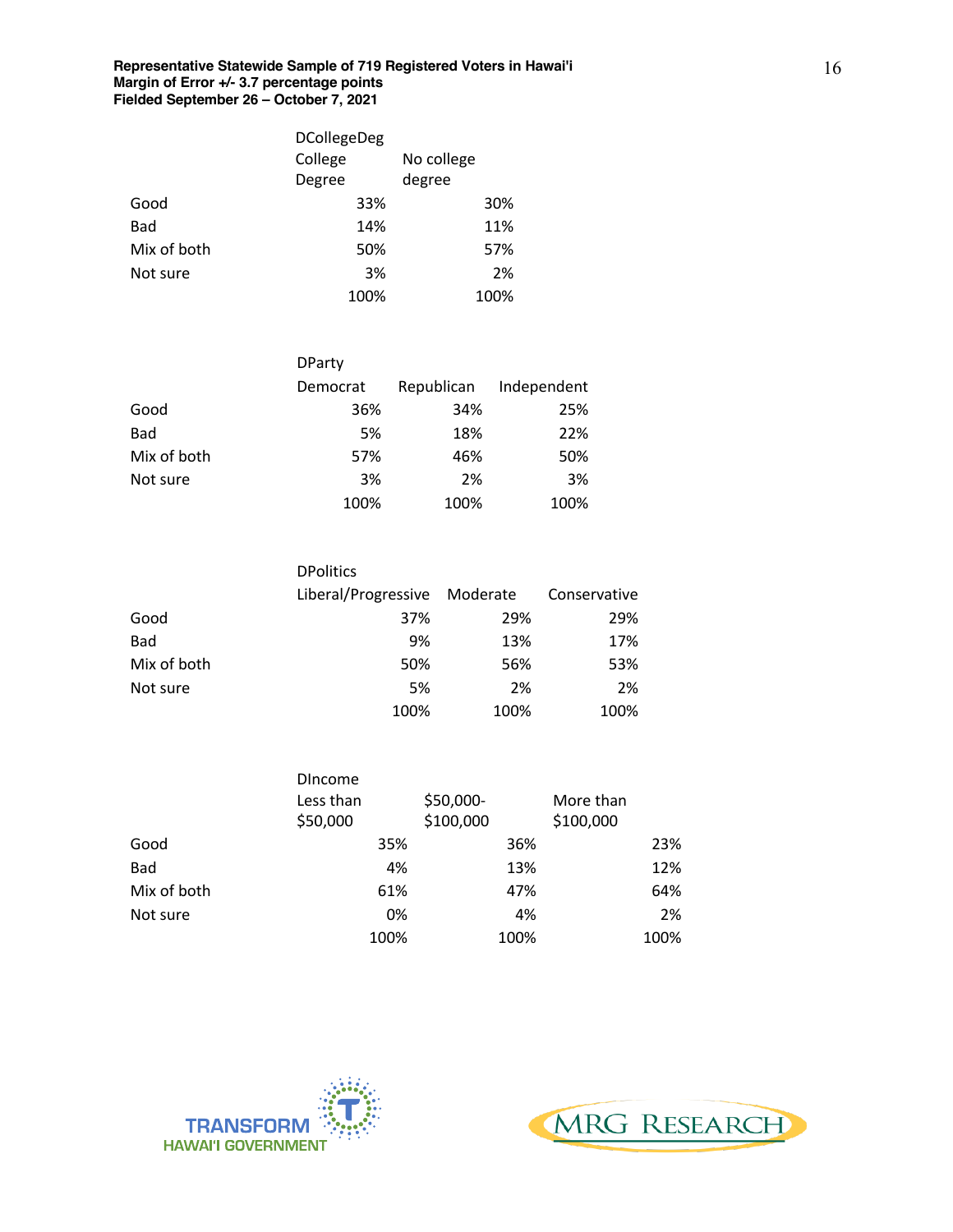## **Q4) Successful [Not asked of those who responded "Never" to Q2]**

When you access government agencies and services online, would you say that you …

| Are generally able to accomplish what you need  | 35%  |
|-------------------------------------------------|------|
| on your first attempt                           |      |
| Often have to try multiple times before you can | 43%  |
| accomplish what you need                        |      |
| Are often not able to accomplish what you need  | 15%  |
| Not sure                                        | 7%   |
| Total                                           | 100% |

|                   | DGender |        |  |
|-------------------|---------|--------|--|
|                   | Male    | Female |  |
| First try         | 38%     | 34%    |  |
| Multiple attempts | 35%     | 49%    |  |
| Not able          | 17%     | 12%    |  |
| Not sure          | 10%     | 4%     |  |
|                   | 100%    | 100%   |  |

*Note that 43% of 65+ say they have "never" done this, and those 43% did not receive this question. That probably explains why the 65+ group say they have had the most success using the systems.*

|                   | DAge  |       |             |
|-------------------|-------|-------|-------------|
|                   | 18-49 | 50-64 | 65 or older |
| First try         | 34%   | 34%   | 38%         |
| Multiple attempts | 47%   | 37%   | 41%         |
| Not able          | 10%   | 23%   | 17%         |
| Not sure          | 8%    | 6%    | 4%          |
|                   | 100%  | 100%  | 100%        |

|                   | DEthnicity |          |          |             |         |             |
|-------------------|------------|----------|----------|-------------|---------|-------------|
|                   | Caucasian  | Japanese | Filipino | Hawaiian/Pl | Chinese | Other/Mixed |
| First try         | 42%        | 25%      | 26%      | 45%         | 36%     | 28%         |
| Multiple attempts | 36%        | 58%      | 49%      | 41%         | 58%     | 44%         |
| Not able          | 16%        | 11%      | 14%      | 12%         | 6%      | 18%         |
| Not sure          | 7%         | 6%       | 12%      | 2%          |         | 9%          |
|                   | 100%       | 100%     | 100%     | 100%        | 100%    | 100%        |



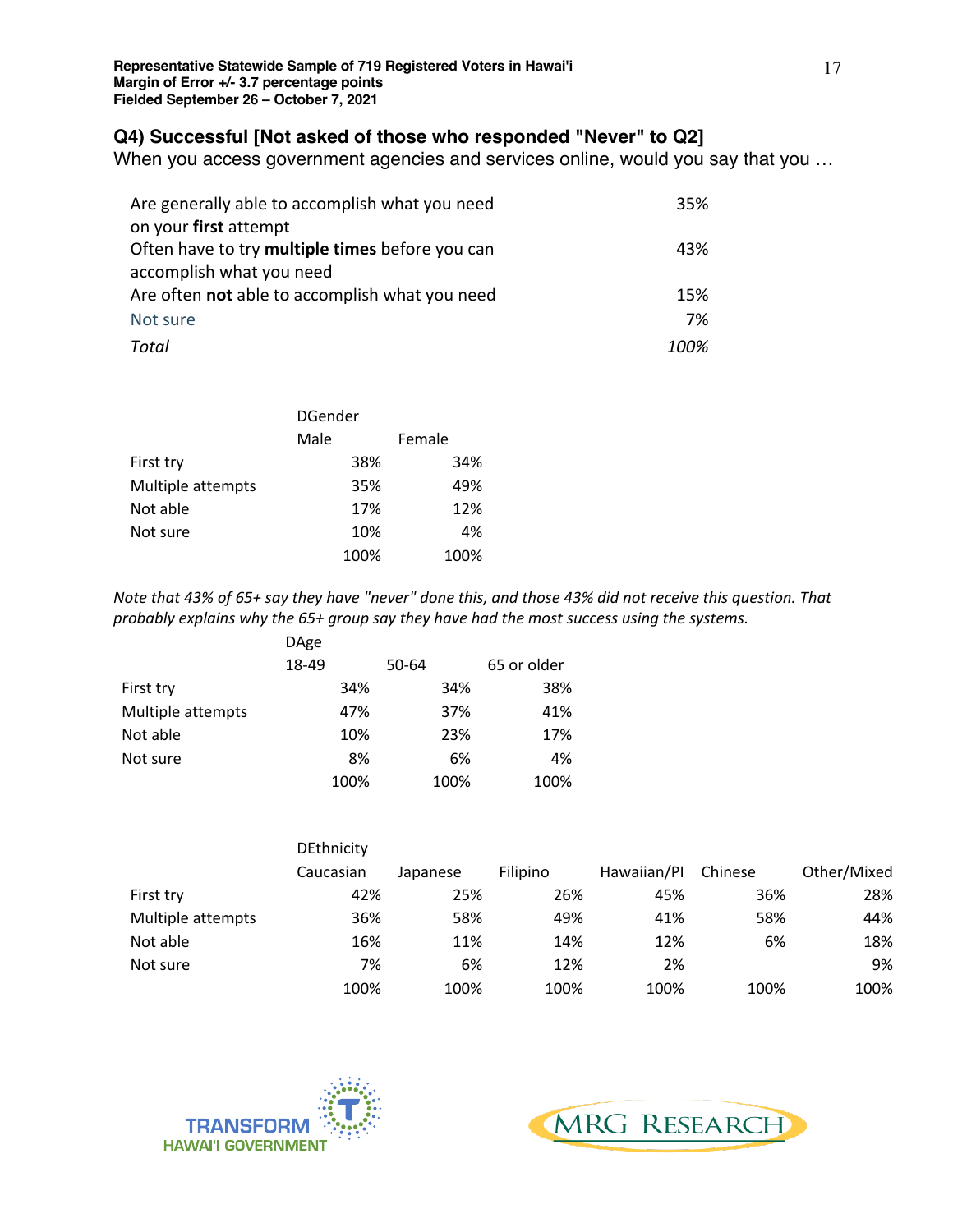|                   | <b>DCollegeDeg</b> |            |  |  |
|-------------------|--------------------|------------|--|--|
|                   | College            | No college |  |  |
|                   | Degree             | degree     |  |  |
| First try         | 41%                | 29%        |  |  |
| Multiple attempts | 40%                | 47%        |  |  |
| Not able          | 15%                | 15%        |  |  |
| Not sure          | 5%                 | 9%         |  |  |
|                   | 100%               | 100%       |  |  |

|                   | <b>DParty</b> |            |             |
|-------------------|---------------|------------|-------------|
|                   | Democrat      | Republican | Independent |
| First try         | 47%           | 23%        | 28%         |
| Multiple attempts | 40%           | 50%        | 45%         |
| Not able          | 10%           | 18%        | 18%         |
| Not sure          | 4%            | 9%         | 9%          |
|                   | 100%          | 100%       | 100%        |

|                   | <b>DPolitics</b>             |      |              |
|-------------------|------------------------------|------|--------------|
|                   | Liberal/Progressive Moderate |      | Conservative |
| First try         | 53%                          | 34%  | 21%          |
| Multiple attempts | 32%                          | 49%  | 49%          |
| Not able          | 8%                           | 10%  | 25%          |
| Not sure          | 8%                           | 7%   | 6%           |
|                   | 100%                         | 100% | 100%         |

|                   | <b>DIncome</b> |           |           |
|-------------------|----------------|-----------|-----------|
|                   | Less than      | \$50,000- | More than |
|                   | \$50,000       | \$100,000 | \$100,000 |
| First try         | 27%            | 41%       | 29%       |
| Multiple attempts | 55%            | 40%       | 49%       |
| Not able          | 15%            | 13%       | 13%       |
| Not sure          | 3%             | 6%        | 10%       |
|                   | 100%           | 100%      | 100%      |



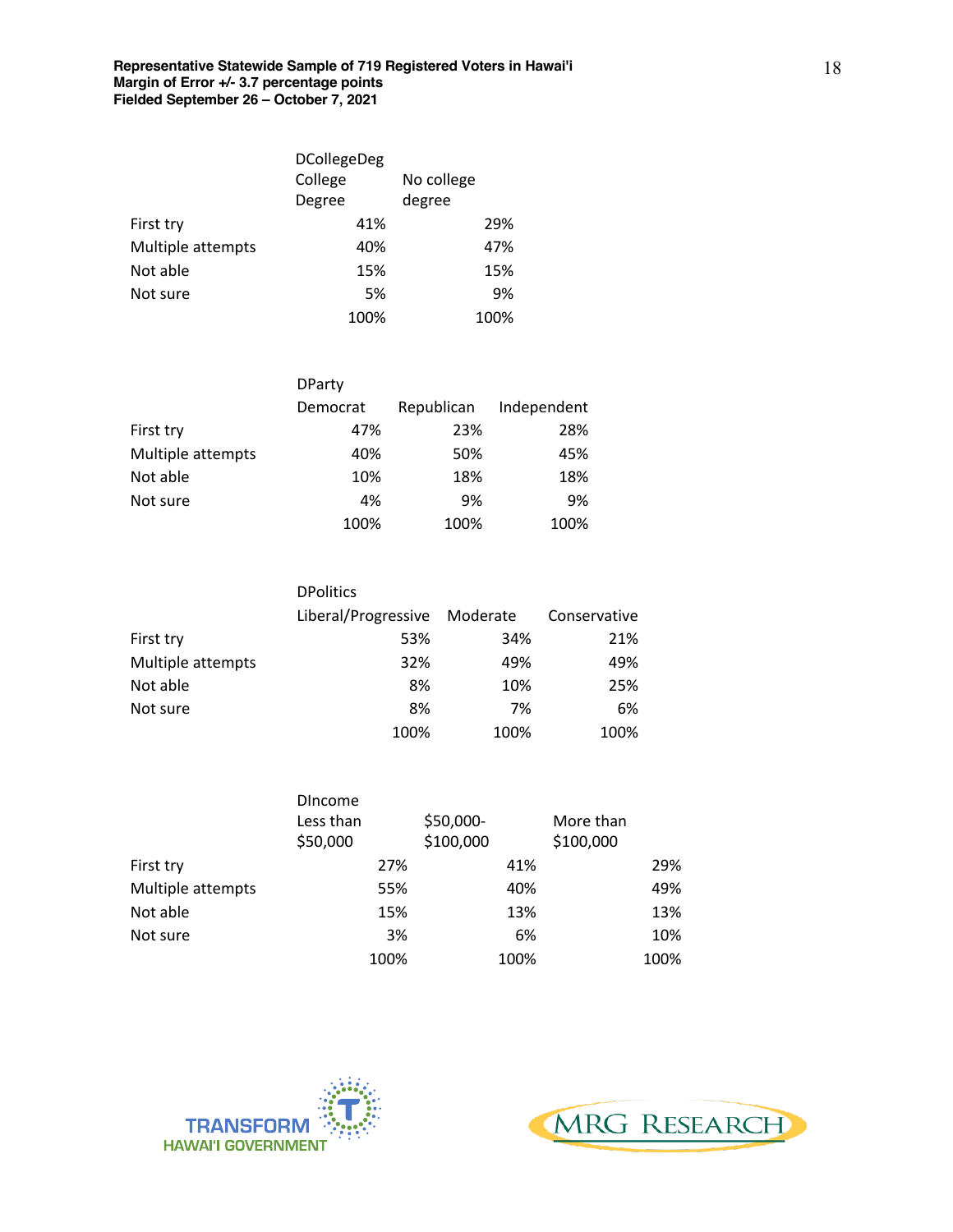## **Q5) Adequate**

Do you think that the amount and quality of online access to state agencies that is currently available to the public is adequate, or would you like to see it improved and expanded?

| It is adequate                          | 21%  |
|-----------------------------------------|------|
| It should be improved and expanded      | 56%  |
| It doesn't matter much to me either way | 13%  |
| Not sure                                | 10%  |
| Total                                   | 100% |

|                | <b>DGender</b> |        |  |
|----------------|----------------|--------|--|
|                | Male           | Female |  |
| Adequate       | 22%            | 21%    |  |
| Improve/Expand | 62%            | 53%    |  |
| Doesn't matter | 10%            | 16%    |  |
| Not sure       | 6%             | 11%    |  |
|                | 100%           | 100%   |  |

|                   | <b>DAge</b> |       |             |
|-------------------|-------------|-------|-------------|
|                   | 18-49       | 50-64 | 65 or older |
| Adequate          | 19%         | 20%   | 23%         |
| Needs improvement | 61%         | 64%   | 48%         |
| Doesn't matter    | 10%         | 11%   | 18%         |
| Not sure          | 10%         | 6%    | 11%         |
|                   | 100%        | 100%  | 100%        |

|                | <b>DEthnicity</b> |          |          |             |         |             |
|----------------|-------------------|----------|----------|-------------|---------|-------------|
|                | Caucasian         | Japanese | Filipino | Hawaiian/Pl | Chinese | Other/Mixed |
| Adequate       | 27%               | 32%      | 9%       | 25%         | 19%     | 9%          |
| Improve/Expand | 57%               | 45%      | 52%      | 58%         | 45%     | 67%         |
| Doesn't matter | 13%               | 16%      | 19%      | 8%          | 20%     | 11%         |
| Not sure       | 4%                | 7%       | 20%      | 9%          | 17%     | 13%         |
|                | 100%              | 100%     | 100%     | 100%        | 100%    | 100%        |



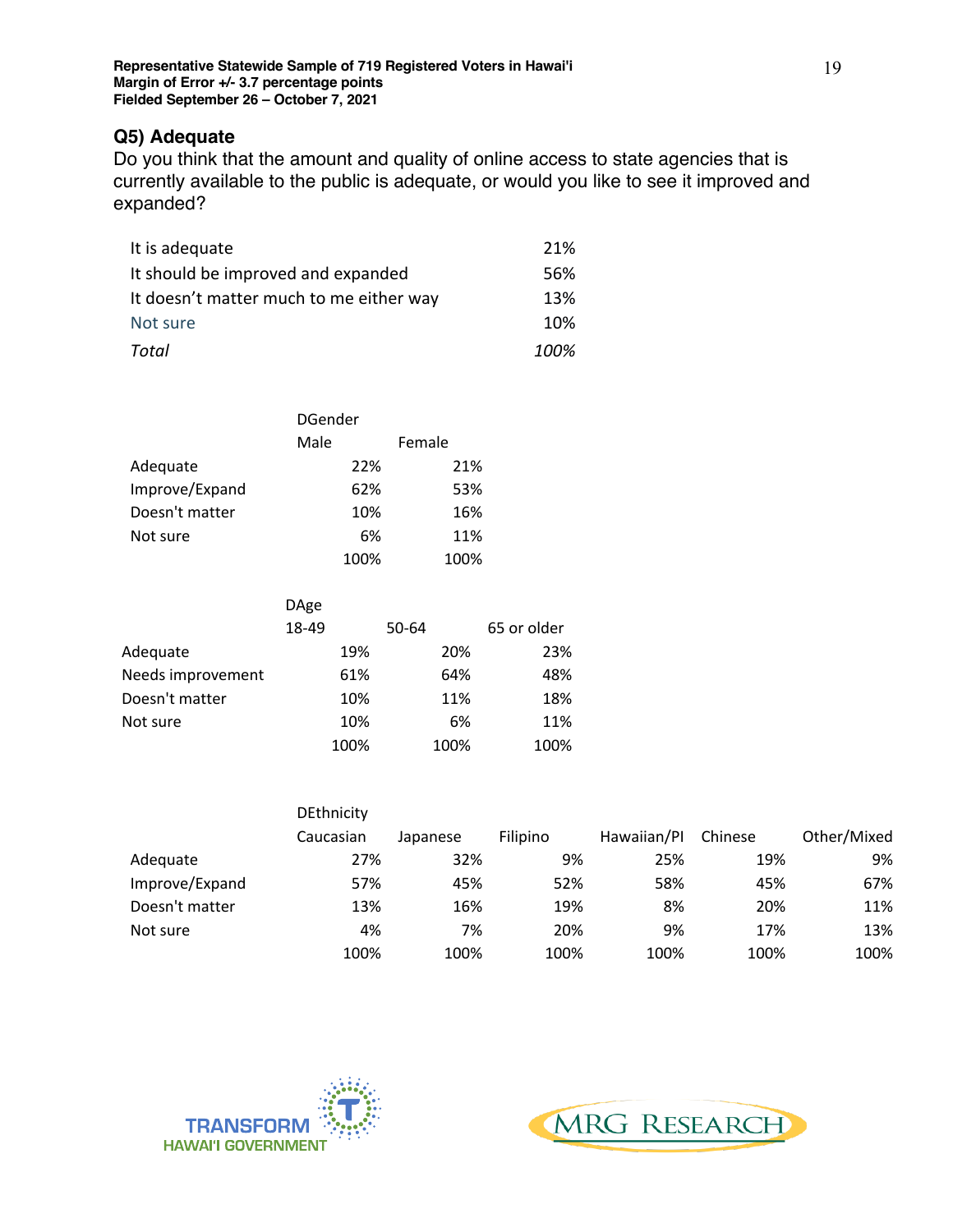|                | <b>DCollegeDeg</b> |            |
|----------------|--------------------|------------|
|                | College            | No college |
|                | Degree             | degree     |
| Adequate       | 22%                | 20%        |
| Improve/Expand | 61%                | 52%        |
| Doesn't matter | 11%                | 15%        |
| Not sure       | 6%                 | 13%        |
|                | 100%               | 100%       |

|                | <b>DParty</b> |            |             |
|----------------|---------------|------------|-------------|
|                | Democrat      | Republican | Independent |
| Adequate       | 22%           | 27%        | 18%         |
| Improve/Expand | 61%           | 46%        | 61%         |
| Doesn't matter | 11%           | 17%        | 14%         |
| Not sure       | 6%            | 11%        | 8%          |
|                | 100%          | 100%       | 100%        |

|                | <b>DPolitics</b>             |      |              |
|----------------|------------------------------|------|--------------|
|                | Liberal/Progressive Moderate |      | Conservative |
| Adequate       | 24%                          | 17%  | 27%          |
| Improve/Expand | 65%                          | 63%  | 52%          |
| Doesn't matter | 8%                           | 11%  | 12%          |
| Not sure       | 3%                           | 9%   | 9%           |
|                | 100%                         | 100% | 100%         |

|                | <b>DIncome</b> |           |           |
|----------------|----------------|-----------|-----------|
|                | Less than      | \$50,000- | More than |
|                | \$50,000       | \$100,000 | \$100,000 |
| Adequate       | 24%            | 28%       | 15%       |
| Improve/Expand | 52%            | 55%       | 72%       |
| Doesn't matter | 18%            | 10%       | 7%        |
| Not sure       | 6%             | 7%        | 6%        |
|                | 100%           | 100%      | 100%      |



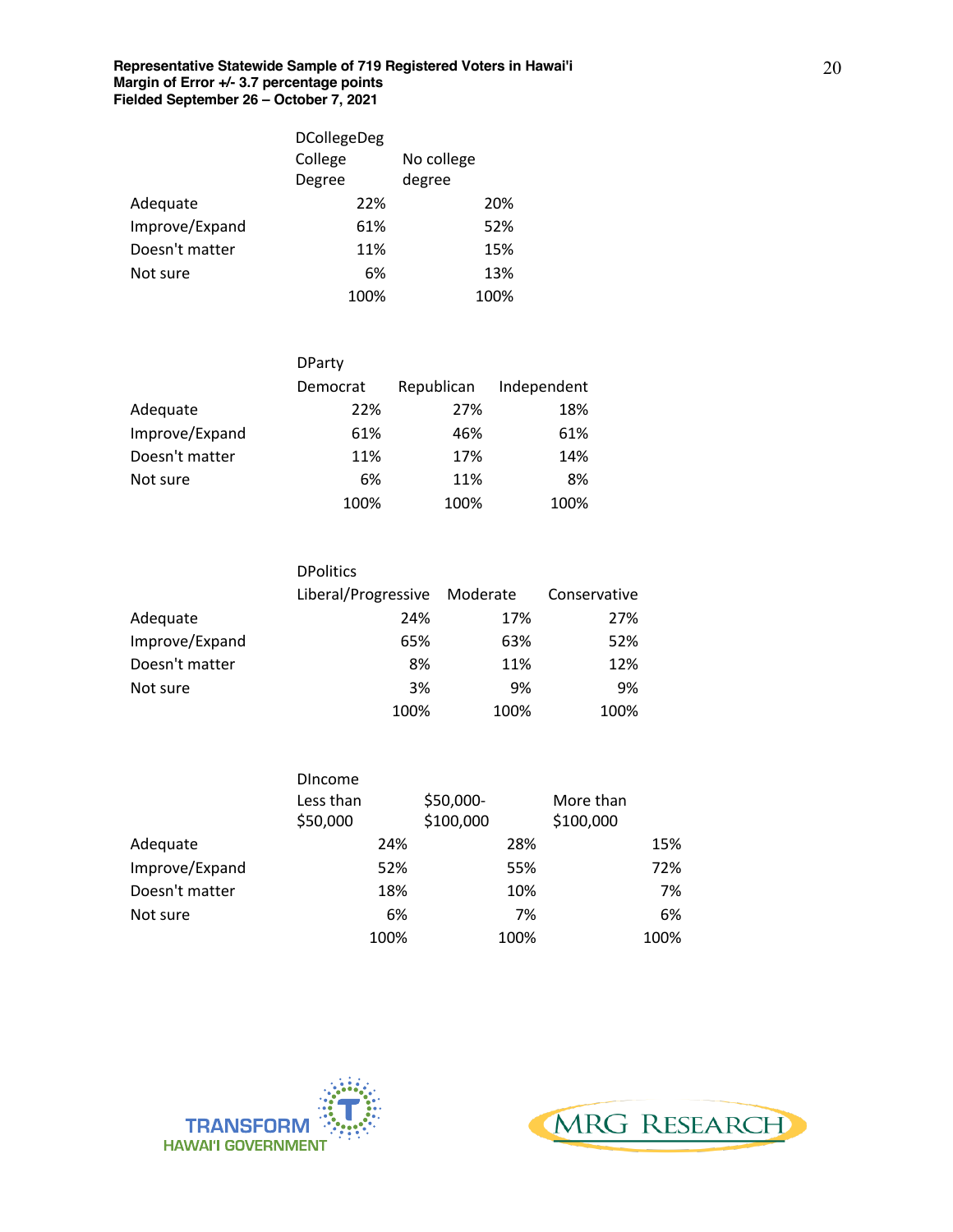## **Q6) Self Efficacy**

Generally speaking, do you feel that you have the technical knowledge and ability with online technology that you would need to comfortably and confidently interact with state government agencies and apply for state services using the internet?

| Yes, I have the technical knowledge and ability | 66%  |
|-------------------------------------------------|------|
| that I would need                               |      |
| No, I do not have the technical knowledge and   | 24%  |
| ability that I would need                       |      |
|                                                 |      |
| Not sure                                        | 10%  |
| Total                                           | 100% |

|          | <b>DGender</b> |        |  |
|----------|----------------|--------|--|
|          | Male           | Female |  |
| Yes      | 72%            | 64%    |  |
| No       | 19%            | 26%    |  |
| Not sure | 9%             | 11%    |  |
|          | 100%           | 100%   |  |

|          | DAge  |       |             |
|----------|-------|-------|-------------|
|          | 18-49 | 50-64 | 65 or older |
| Yes      | 83%   | 68%   | 49%         |
| No       | 10%   | 14%   | 40%         |
| Not sure | 7%    | 18%   | 11%         |
|          | 100%  | 100%  | 100%        |

|          | <b>DEthnicity</b> |          |                 |             |         |             |
|----------|-------------------|----------|-----------------|-------------|---------|-------------|
|          | Caucasian         | Japanese | <b>Filipino</b> | Hawaiian/Pl | Chinese | Other/Mixed |
| Yes      | 77%               | 52%      | 39%             | 73%         | 63%     | 71%         |
| No       | 14%               | 41%      | 39%             | 18%         | 26%     | 18%         |
| Not sure | 9%                | 7%       | 22%             | 9%          | 11%     | 11%         |
|          | 100%              | 100%     | 100%            | 100%        | 100%    | 100%        |



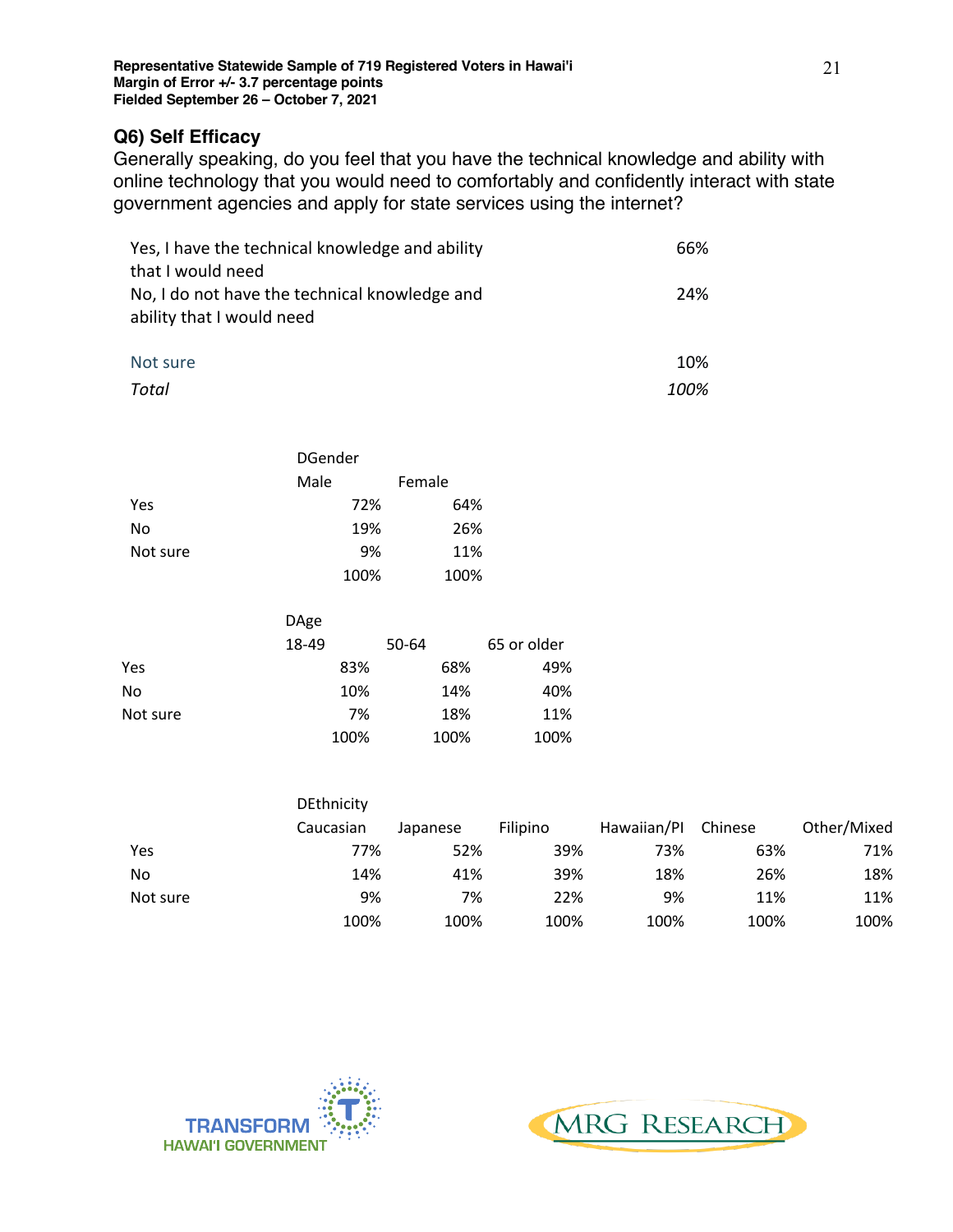|          | <b>DCollegeDeg</b> |            |
|----------|--------------------|------------|
|          | College            | No college |
|          | Degree             | degree     |
| Yes      | 79%                | 54%        |
| No       | 14%                | 33%        |
| Not sure | 7%                 | 13%        |
|          | 100%               | 100%       |

|          | <b>DParty</b> |            |             |
|----------|---------------|------------|-------------|
|          | Democrat      | Republican | Independent |
| Yes      | 70%           | 62%        | 72%         |
| No       | 24%           | 21%        | 18%         |
| Not sure | 6%            | 18%        | 10%         |
|          | 100%          | 100%       | 100%        |

|          | <b>DPolitics</b>             |      |              |
|----------|------------------------------|------|--------------|
|          | Liberal/Progressive Moderate |      | Conservative |
| Yes      | 78%                          | 68%  | 67%          |
| No       | 15%                          | 24%  | 19%          |
| Not sure | 7%                           | 8%   | 14%          |
|          | 100%                         | 100% | 100%         |

|          | <b>Dincome</b><br>Less than<br>\$50,000 | \$50,000-<br>\$100,000 | More than<br>\$100,000 |
|----------|-----------------------------------------|------------------------|------------------------|
| Yes      | 51%                                     | 75%                    | 85%                    |
| No       | 34%                                     | 20%                    | 6%                     |
| Not sure | 15%                                     | 6%                     | 9%                     |
|          | 100%                                    | 100%                   | 100%                   |



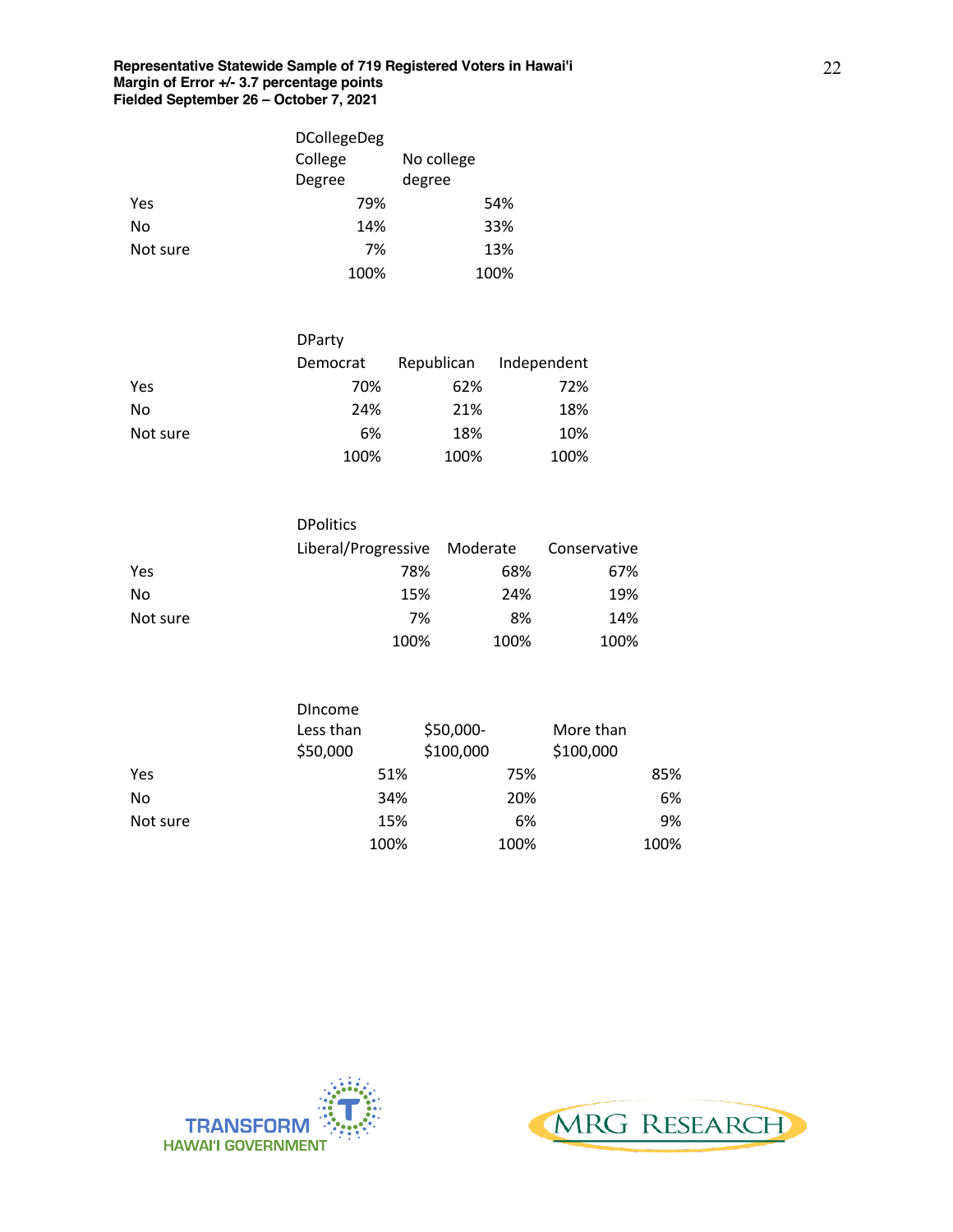## **Q7) Choice**

If and when you obtain state government services and interact with state government agencies, would you rather…?

| Do so using the <b>internet</b> from your home or another | 51%  |
|-----------------------------------------------------------|------|
| location, even if that means you don't have a             |      |
| support person available to help you in person.           |      |
| Do so in person, at state government offices $-$ such     | 29%  |
| as the department of motor vehicles, the                  |      |
| Department of Labor's claims office, or the               |      |
| Department of Health – even if that means that you        |      |
| need to travel there at certain hours and that you        |      |
| may need to wait in line.                                 |      |
| No opinion either way                                     | 12%  |
| Not sure                                                  | 8%   |
| Total                                                     | 100% |

|            | <b>DGender</b> |        |  |  |
|------------|----------------|--------|--|--|
|            | Male           | Female |  |  |
| Online     | 57%            | 49%    |  |  |
| In person  | 24%            | 33%    |  |  |
| No opinion | 12%            | 11%    |  |  |
| Not sure   | 7%             | 7%     |  |  |
|            | 100%           | 100%   |  |  |

|            | <b>DAge</b> |       |             |
|------------|-------------|-------|-------------|
|            | 18-49       | 50-64 | 65 or older |
| Online     | 59%         | 49%   | 44%         |
| In person  | 23%         | 29%   | 36%         |
| No opinion | 10%         | 16%   | 11%         |
| Not sure   | 8%          | 6%    | 9%          |
|            | 100%        | 100%  | 100%        |



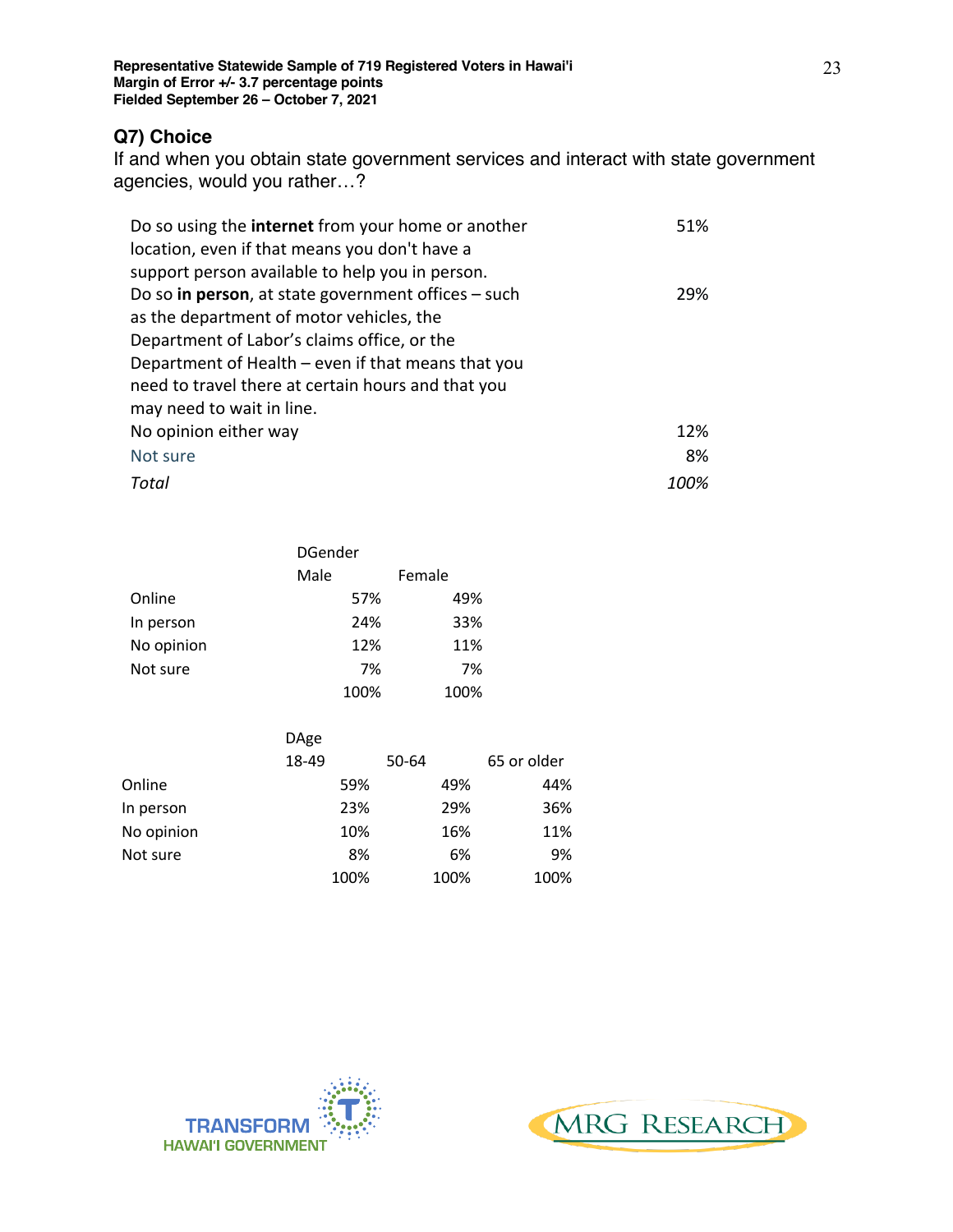|            | <b>DEthnicity</b> |          |          |             |         |             |
|------------|-------------------|----------|----------|-------------|---------|-------------|
|            | Caucasian         | Japanese | Filipino | Hawaiian/Pl | Chinese | Other/Mixed |
| Online     | 59%               | 48%      | 28%      | 72%         | 47%     | 41%         |
| In person  | 24%               | 31%      | 42%      | 21%         | 19%     | 36%         |
| No opinion | 9%                | 11%      | 15%      | 5%          | 10%     | 18%         |
| Not sure   | 7%                | 10%      | 15%      | 3%          | 24%     | 6%          |
|            | 100%              | 100%     | 100%     | 100%        | 100%    | 100%        |

|            | <b>DCollegeDeg</b> |            |  |  |
|------------|--------------------|------------|--|--|
|            | College            | No college |  |  |
|            | Degree             | degree     |  |  |
| Online     | 62%                | 40%        |  |  |
| In person  | 24%                | 35%        |  |  |
| No opinion | 9%                 | 14%        |  |  |
| Not sure   | 5%                 | 11%        |  |  |
|            | 100%               | 100%       |  |  |

|            | <b>DParty</b> |            |             |
|------------|---------------|------------|-------------|
|            | Democrat      | Republican | Independent |
| Online     | 61%           | 54%        | 42%         |
| In person  | 27%           | 23%        | 33%         |
| No opinion | 8%            | 13%        | 15%         |
| Not sure   | 3%            | 10%        | 10%         |
|            | 100%          | 100%       | 100%        |

|            | <b>DPolitics</b>             |      |              |
|------------|------------------------------|------|--------------|
|            | Liberal/Progressive Moderate |      | Conservative |
| Online     | 66%                          | 59%  | 45%          |
| In person  | 23%                          | 25%  | 35%          |
| No opinion | 6%                           | 10%  | 14%          |
| Not sure   | 6%                           | 6%   | 6%           |
|            | 100%                         | 100% | 100%         |



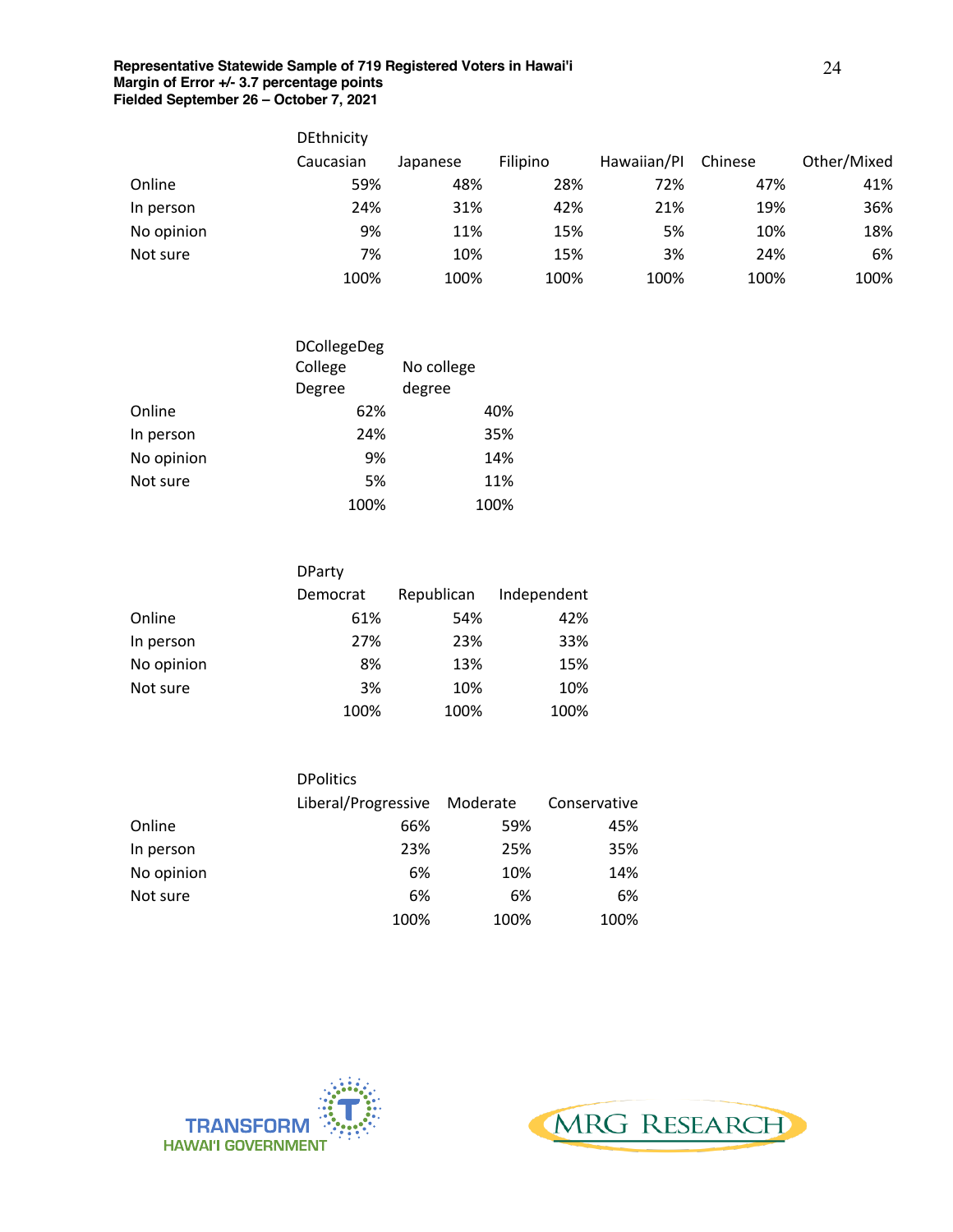|            | <b>Dincome</b><br>Less than<br>\$50,000 | \$50,000-<br>\$100,000 | More than<br>\$100,000 |
|------------|-----------------------------------------|------------------------|------------------------|
| Online     | 51%                                     | 54%                    | 74%                    |
| In person  | 34%                                     | 31%                    | 13%                    |
| No opinion | 8%                                      | 10%                    | 9%                     |
| Not sure   | 7%                                      | 5%                     | 3%                     |
|            | 100%                                    | 100%                   | 100%                   |

## **Q8) Logins**

Would you prefer it if you only needed one username and password that you would be able to use to access all Hawaii state agencies online, or do you prefer the state's current system where you may need to use different usernames and passwords for different state agencies?

| I would prefer a new system with one username and    | 64%  |
|------------------------------------------------------|------|
| password for all state agencies                      |      |
| I prefer the current system with different usernames | 10%  |
| and passwords for state agencies                     |      |
| It doesn't matter much to me either way              | 18%  |
| Not sure                                             | 8%   |
| Total                                                | 100% |

|                  | <b>DGender</b> |        |  |
|------------------|----------------|--------|--|
|                  | Male           | Female |  |
| Single login     | 66%            | 65%    |  |
| Different logins | 9%             | 10%    |  |
| Doesn't matter   | 19%            | 19%    |  |
| Not sure         | 6%             | 6%     |  |
|                  | 100%           | 100%   |  |



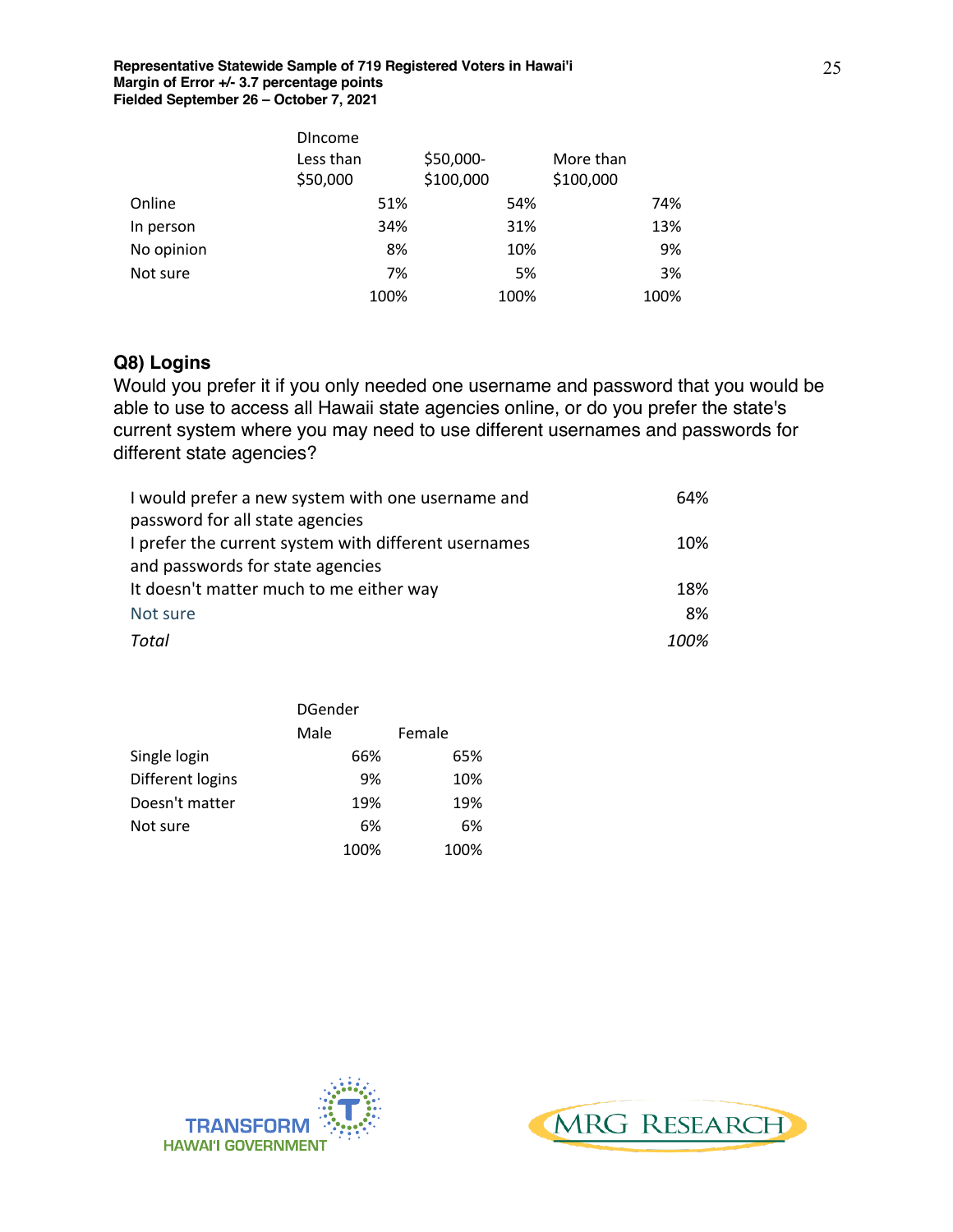|                  | <b>DAge</b> |       |             |
|------------------|-------------|-------|-------------|
|                  | 18-49       | 50-64 | 65 or older |
| Single login     | 63%         | 69%   | 63%         |
| Different logins | 10%         | 10%   | 10%         |
| Doesn't matter   | 22%         | 14%   | 17%         |
| Not sure         | 5%          | 8%    | 10%         |
|                  | 100%        | 100%  | 100%        |

|                  | DEthnicity |          |          |             |         |             |
|------------------|------------|----------|----------|-------------|---------|-------------|
|                  | Caucasian  | Japanese | Filipino | Hawaiian/Pl | Chinese | Other/Mixed |
| Single login     | 67%        | 57%      | 46%      | 82%         | 76%     | 58%         |
| Different logins | 13%        | 10%      | 10%      | 6%          | 4%      | 11%         |
| Doesn't matter   | 17%        | 27%      | 23%      | 11%         | 4%      | 20%         |
| Not sure         | 3%         | 6%       | 22%      | 2%          | 16%     | 11%         |
|                  | 100%       | 100%     | 100%     | 100%        | 100%    | 100%        |

|                  | <b>DCollegeDeg</b> |            |
|------------------|--------------------|------------|
|                  | College            | No college |
|                  | Degree             | degree     |
| Single login     | 71%                | 57%        |
| Different logins | 9%                 | 10%        |
| Doesn't matter   | 16%                | 21%        |
| Not sure         | 4%                 | 12%        |
|                  | 100%               | 100%       |

|                  | <b>DParty</b> |            |             |
|------------------|---------------|------------|-------------|
|                  | Democrat      | Republican | Independent |
| Single login     | 72%           | 62%        | 58%         |
| Different logins | 9%            | 16%        | 8%          |
| Doesn't matter   | 13%           | 14%        | 28%         |
| Not sure         | 6%            | 8%         | 6%          |
|                  | 100%          | 100%       | 100%        |



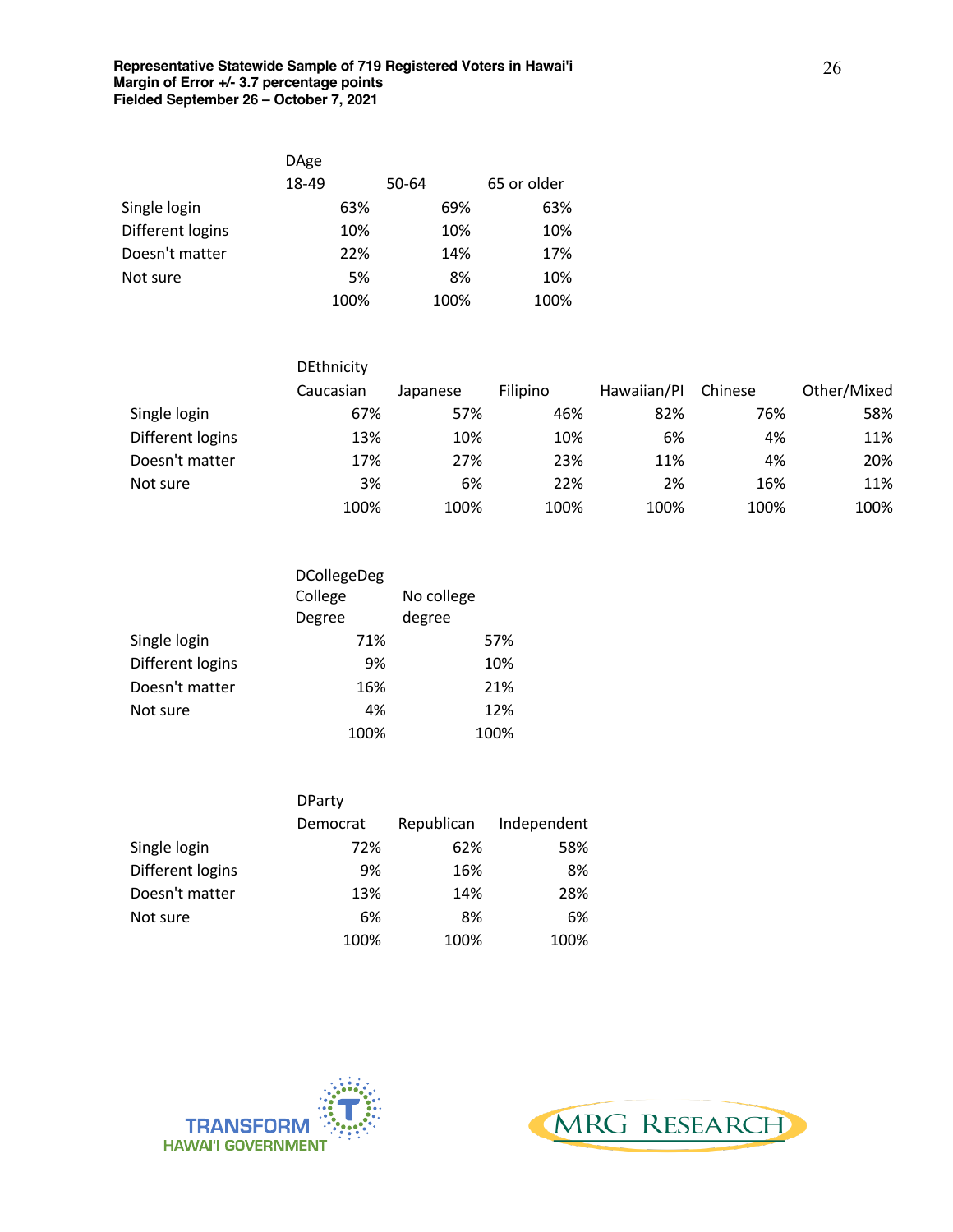|                  | <b>DPolitics</b>    |          |              |
|------------------|---------------------|----------|--------------|
|                  | Liberal/Progressive | Moderate | Conservative |
| Single login     | 76%                 | 63%      | 64%          |
| Different logins | 11%                 | 11%      | 11%          |
| Doesn't matter   | 12%                 | 22%      | 18%          |
| Not sure         | 1%                  | 5%       | 7%           |
|                  | 100%                | 100%     | 100%         |

|                  | <b>Dincome</b><br>Less than<br>\$50,000 | \$50,000-<br>\$100,000 | More than<br>\$100,000 |
|------------------|-----------------------------------------|------------------------|------------------------|
| Single login     | 63%                                     | 71%                    | 69%                    |
| Different logins | 11%                                     | 9%                     | 6%                     |
| Doesn't matter   | 19%                                     | 15%                    | 21%                    |
| Not sure         | 7%                                      | 5%                     | 5%                     |
|                  | 100%                                    | 100%                   | 100%                   |

#### **Q9) Services**

How much would you support or oppose using state tax revenue to increase and upgrade the state government's internet infrastructure so the public can have better online access to state agencies and services?

| Strongly support | 35%  |                      |     |
|------------------|------|----------------------|-----|
| Somewhat support | 25%  | <b>Total Support</b> | 60% |
| Somewhat oppose  | 10%  |                      |     |
| Strongly oppose  | 14%  | Total Oppose         | 24% |
| Not sure         | 16%  |                      |     |
| Total            | 100% |                      |     |

|                  | <b>DGender</b> |        |  |
|------------------|----------------|--------|--|
|                  | Male           | Female |  |
| Strongly support | 43%            | 30%    |  |
| Somewhat support | 24%            | 28%    |  |
| Somewhat oppose  | 10%            | 10%    |  |
| Strongly oppose  | 11%            | 14%    |  |
| Not sure         | 12%            | 18%    |  |
|                  | 100%           | 100%   |  |



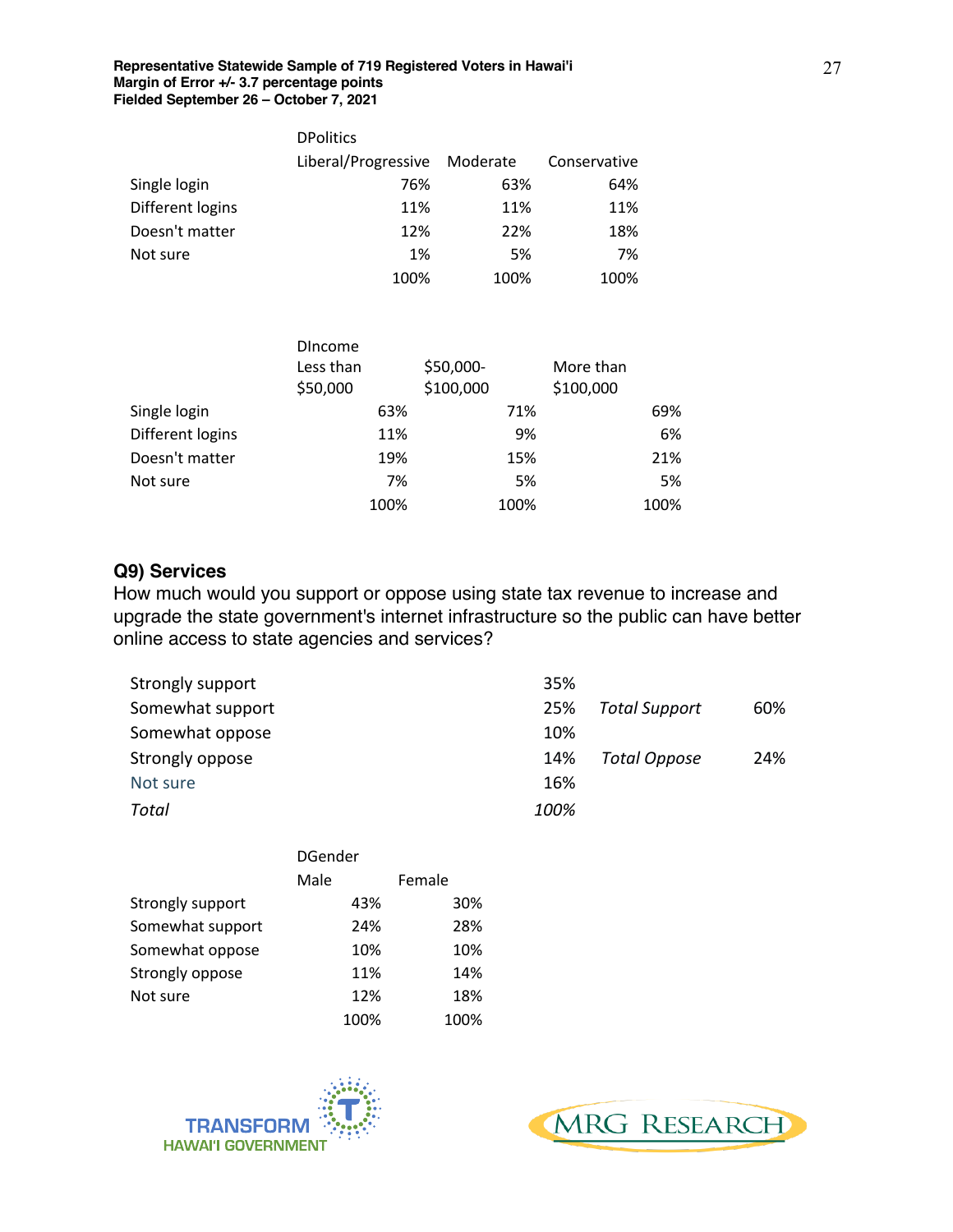|                  | DAge  |      |       |      |             |
|------------------|-------|------|-------|------|-------------|
|                  | 18-49 |      | 50-64 |      | 65 or older |
| Strongly support |       | 33%  |       | 27%  | 42%         |
| Somewhat support |       | 20%  |       | 38%  | 25%         |
| Somewhat oppose  |       | 12%  |       | 8%   | 8%          |
| Strongly oppose  |       | 20%  |       | 17%  | 6%          |
| Not sure         |       | 14%  |       | 10%  | 19%         |
|                  |       | 100% |       | 100% | 100%        |

|                  | DEthnicity |          |          |             |         |             |
|------------------|------------|----------|----------|-------------|---------|-------------|
|                  | Caucasian  | Japanese | Filipino | Hawaiian/Pl | Chinese | Other/Mixed |
| Strongly support | 38%        | 42%      | 33%      | 45%         | 25%     | 25%         |
| Somewhat support | 26%        | 18%      | 17%      | 33%         | 35%     | 27%         |
| Somewhat oppose  | 12%        | 11%      | 11%      | 6%          | 12%     | 8%          |
| Strongly oppose  | 16%        | 9%       | 14%      | 7%          |         | 21%         |
| Not sure         | 9%         | 21%      | 25%      | 10%         | 28%     | 19%         |
|                  | 100%       | 100%     | 100%     | 100%        | 100%    | 100%        |

|                  | <b>DCollegeDeg</b> |            |      |
|------------------|--------------------|------------|------|
|                  | College            | No college |      |
|                  | Degree             | degree     |      |
| Strongly support | 42%                |            | 29%  |
| Somewhat support | 26%                |            | 25%  |
| Somewhat oppose  | 10%                |            | 10%  |
| Strongly oppose  | 14%                |            | 13%  |
| Not sure         | 9%                 |            | 23%  |
|                  | 100%               |            | 100% |

|                  | <b>DParty</b> |            |             |
|------------------|---------------|------------|-------------|
|                  | Democrat      | Republican | Independent |
| Strongly support | 47%           | 33%        | 25%         |
| Somewhat support | 29%           | 23%        | 24%         |
| Somewhat oppose  | 6%            | 7%         | 13%         |
| Strongly oppose  | 6%            | 22%        | 23%         |
| Not sure         | 13%           | 15%        | 15%         |
|                  | 100%          | 100%       | 100%        |



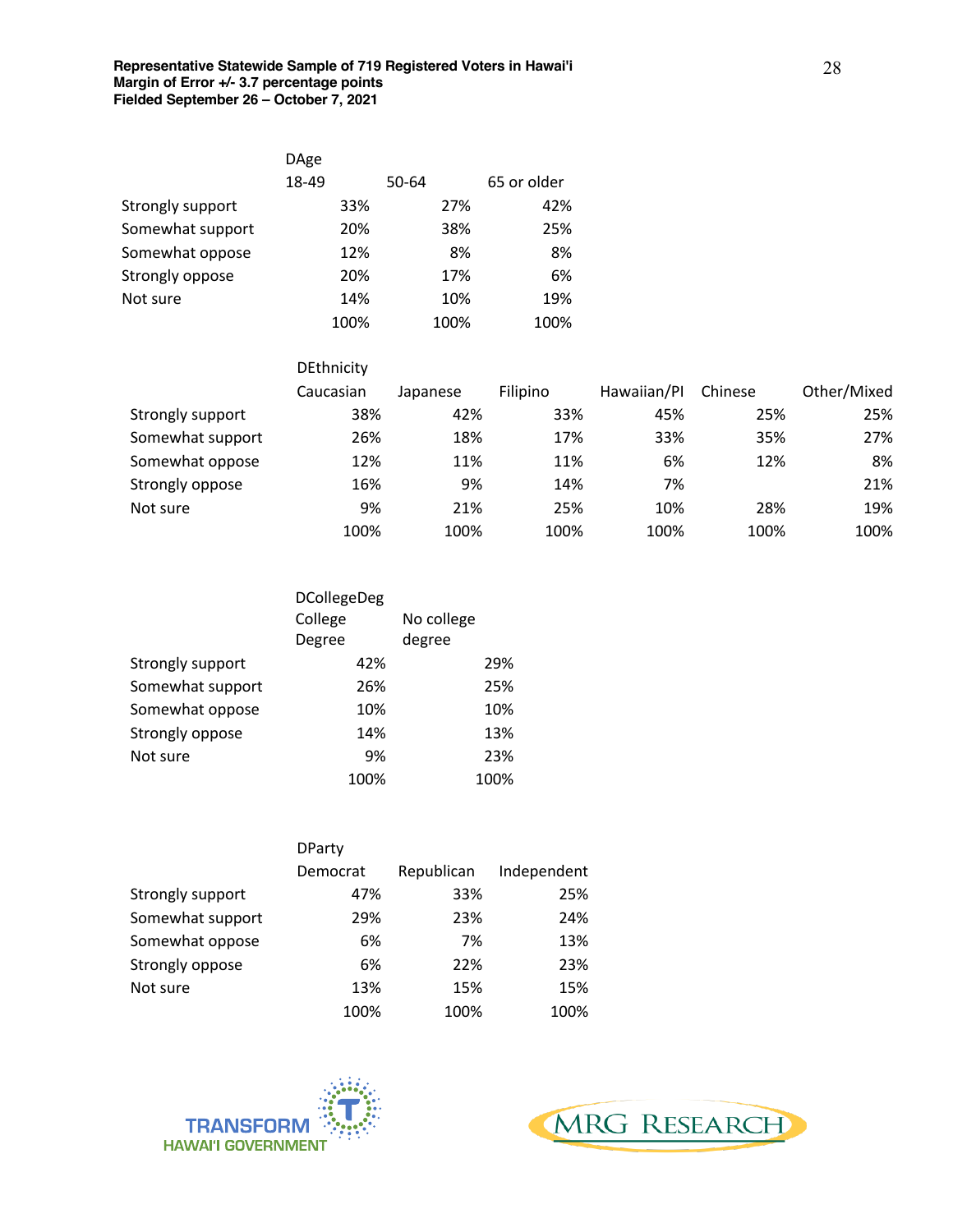|                  | <b>DPolitics</b>    |          |              |
|------------------|---------------------|----------|--------------|
|                  | Liberal/Progressive | Moderate | Conservative |
| Strongly support | 58%                 | 40%      | 25%          |
| Somewhat support | 28%                 | 29%      | 21%          |
| Somewhat oppose  | 5%                  | 7%       | 12%          |
| Strongly oppose  | 4%                  | 11%      | 31%          |
| Not sure         | 4%                  | 13%      | 12%          |
|                  | 100%                | 100%     | 100%         |

|                  | <b>DIncome</b><br>Less than<br>\$50,000 |      | \$50,000-<br>\$100,000 |      | More than<br>\$100,000 |      |
|------------------|-----------------------------------------|------|------------------------|------|------------------------|------|
| Strongly support |                                         | 33%  |                        | 40%  |                        | 44%  |
| Somewhat support |                                         | 31%  |                        | 30%  |                        | 24%  |
| Somewhat oppose  |                                         | 9%   |                        | 11%  |                        | 7%   |
| Strongly oppose  |                                         | 8%   |                        | 12%  |                        | 17%  |
| Not sure         |                                         | 20%  |                        | 7%   |                        | 9%   |
|                  |                                         | 100% |                        | 100% |                        | 100% |



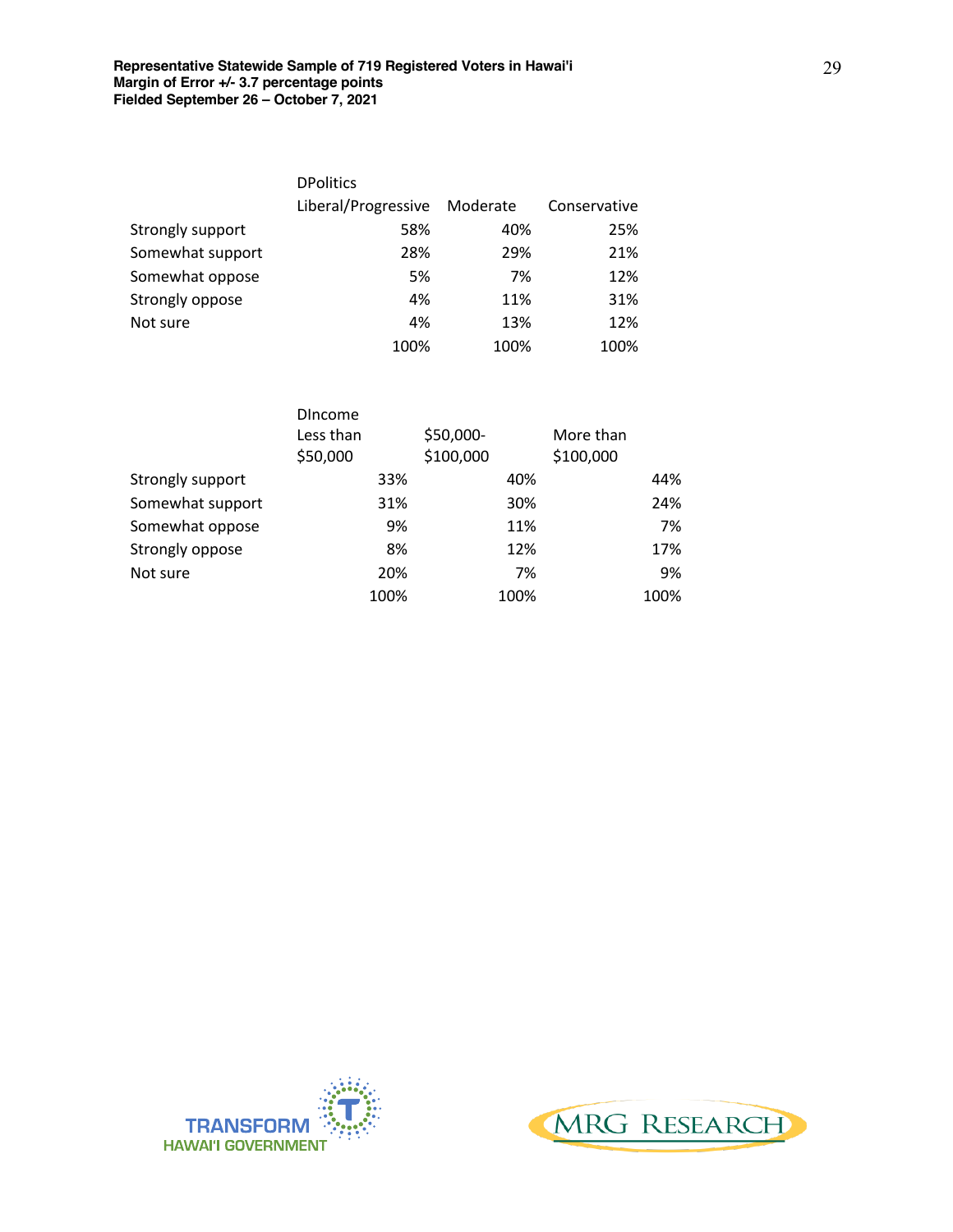## **Q10) TaxSavings**

Overall, do you think that upgrading the state government's internet infrastructure to provide better online access to agencies and services would lead to less government waste of your tax dollars, or do you not think so?

| Upgrading the state government's internet           | 51%  |
|-----------------------------------------------------|------|
| infrastructure would lead to less government waste. |      |
| Upgrading the state government's internet           | 25%  |
| infrastructure would not lead to less government    |      |
| waste.                                              |      |
| Not sure                                            | 24%  |
| Total                                               | 100% |

|                | <b>DGender</b> |        |  |
|----------------|----------------|--------|--|
|                | Male           | Female |  |
| Less waste     | 58%            | 48%    |  |
| Not less waste | 25%            | 25%    |  |
| Not sure       | 17%            | 27%    |  |
|                | 100%           | 100%   |  |

|                | DAge  |       |             |
|----------------|-------|-------|-------------|
|                | 18-49 | 50-64 | 65 or older |
| Less waste     | 50%   | 50%   | 53%         |
| Not less waste | 32%   | 30%   | 17%         |
| Not sure       | 18%   | 21%   | 31%         |
|                | 100%  | 100%  | 100%        |

|                | <b>DEthnicity</b> |          |          |             |         |             |
|----------------|-------------------|----------|----------|-------------|---------|-------------|
|                | Caucasian         | Japanese | Filipino | Hawaiian/Pl | Chinese | Other/Mixed |
| Less waste     | 56%               | 47%      | 45%      | 64%         | 48%     | 45%         |
| Not less waste | 29%               | 27%      | 15%      | 17%         | 15%     | 32%         |
| Not sure       | 16%               | 27%      | 41%      | 18%         | 37%     | 24%         |
|                | 100%              | 100%     | 100%     | 100%        | 100%    | 100%        |



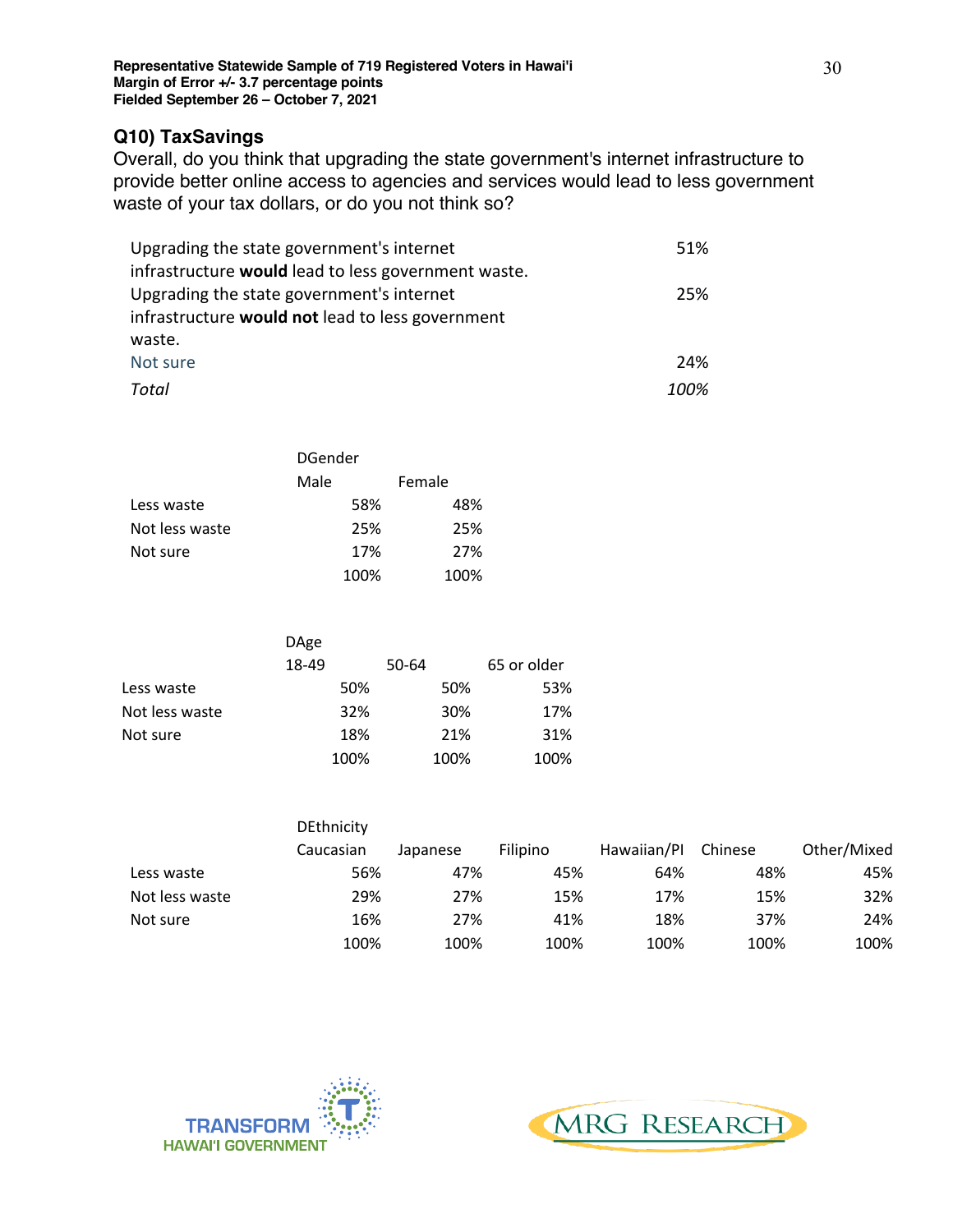|                | <b>DCollegeDeg</b> |            |
|----------------|--------------------|------------|
|                | College            | No college |
|                | Degree             | degree     |
| Less waste     | 55%                | 47%        |
| Not less waste | 30%                | 20%        |
| Not sure       | 15%                | 33%        |
|                | 100%               | 100%       |

|                | <b>DParty</b> |            |             |
|----------------|---------------|------------|-------------|
|                | Democrat      | Republican | Independent |
| Less waste     | 58%           | 48%        | 47%         |
| Not less waste | 19%           | 28%        | 33%         |
| Not sure       | 23%           | 24%        | 21%         |
|                | 100%          | 100%       | 100%        |

|                | <b>DPolitics</b>             |      |              |
|----------------|------------------------------|------|--------------|
|                | Liberal/Progressive Moderate |      | Conservative |
| Less waste     | 66%                          | 58%  | 38%          |
| Not less waste | 19%                          | 13%  | 45%          |
| Not sure       | 15%                          | 29%  | 17%          |
|                | 100%                         | 100% | 100%         |

|                | <b>Dincome</b> |           |           |
|----------------|----------------|-----------|-----------|
|                | Less than      | \$50,000- | More than |
|                | \$50,000       | \$100,000 | \$100,000 |
| Less waste     | 52%            | 62%       | 55%       |
| Not less waste | 25%            | 18%       | 34%       |
| Not sure       | 24%            | 21%       | 11%       |
|                | 100%           | 100%      | 100%      |



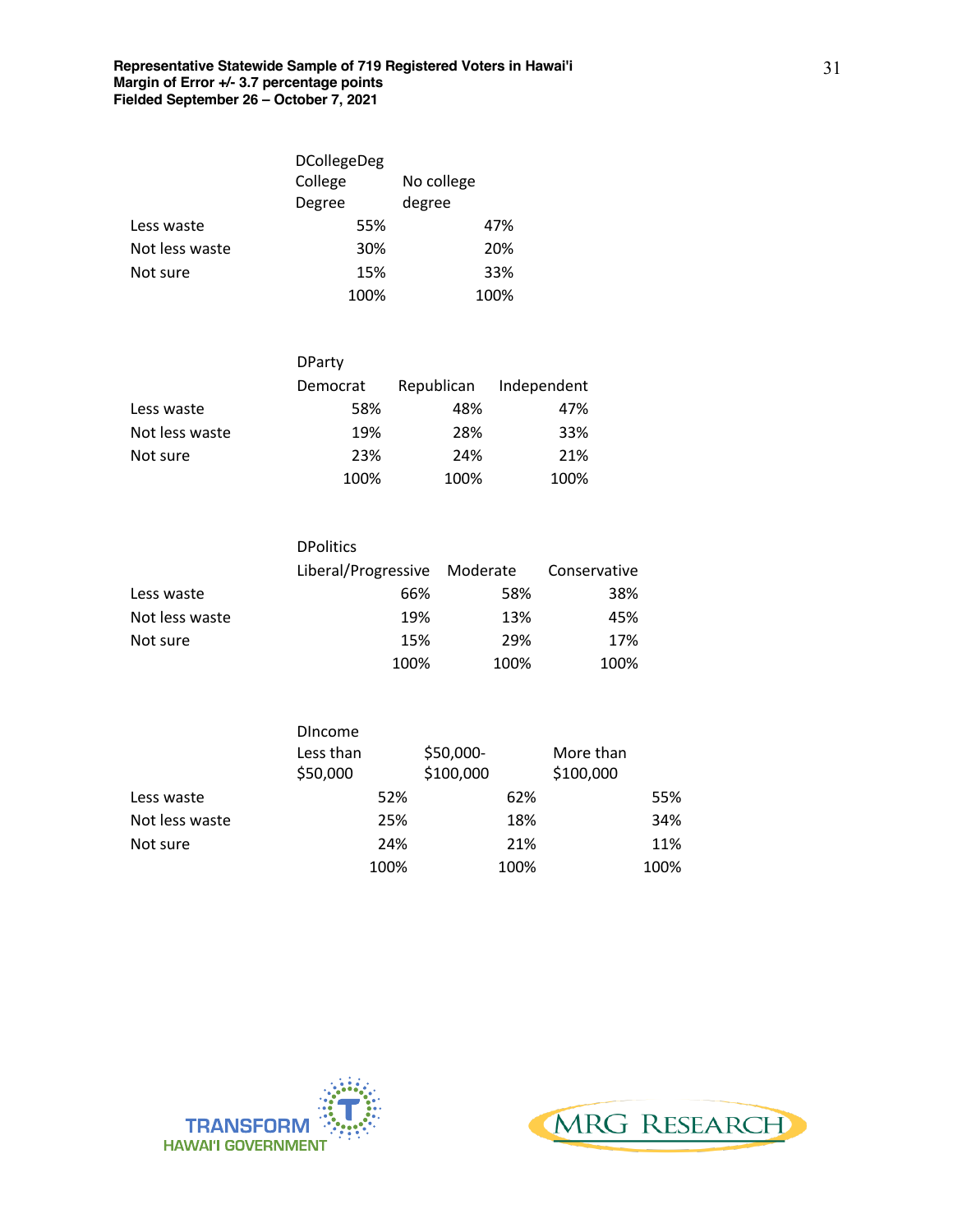## **Q11) In Summary**

Overall, do you think that increasing and upgrading the state government's internet infrastructure to provide better online access to agencies and services would be a good investment, or would not be a good use of the state's money?

| Upgrading the state government's internet     | 59%  |
|-----------------------------------------------|------|
| infrastructure would be a good investment.    |      |
| Upgrading the state government's internet     | 20%  |
| infrastructure would not be a good use of the |      |
| state's money.                                |      |
| Not sure                                      | 21%  |
| Total                                         | 100% |

|                       | <b>DGender</b> |        |  |
|-----------------------|----------------|--------|--|
|                       | Male           | Female |  |
| Good investment       | 68%            | 57%    |  |
| Not a good investment | 17%            | 18%    |  |
| Not sure              | 14%            | 25%    |  |
|                       | 100%           | 100%   |  |

|                 | DAge  |       |             |
|-----------------|-------|-------|-------------|
|                 | 18-49 | 50-64 | 65 or older |
| Good investment | 60%   | 61%   | 59%         |
| Waste of money  | 23%   | 21%   | 16%         |
| Not sure        | 17%   | 17%   | 26%         |
|                 | 100%  | 100%  | 100%        |

|                       | <b>DEthnicity</b> |          |          |             |         |             |
|-----------------------|-------------------|----------|----------|-------------|---------|-------------|
|                       | Caucasian         | Japanese | Filipino | Hawaiian/Pl | Chinese | Other/Mixed |
| Good investment       | 66%               | 56%      | 43%      | 71%         | 75%     | 52%         |
| Not a good investment | 21%               | 20%      | 17%      | 13%         | 11%     | 25%         |
| Not sure              | 13%               | 25%      | 40%      | 16%         | 15%     | 23%         |
|                       | 100%              | 100%     | 100%     | 100%        | 100%    | 100%        |



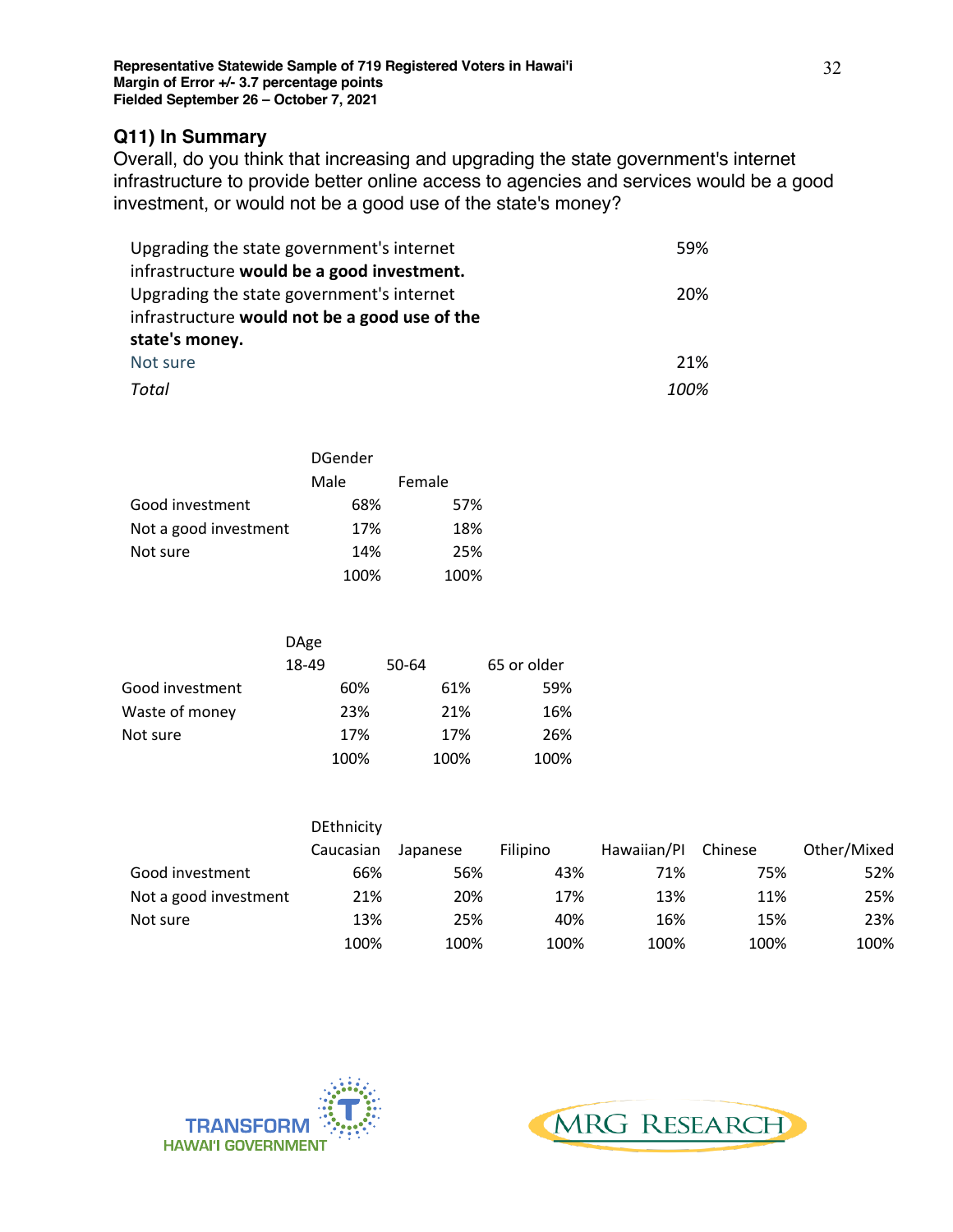|                       | <b>DCollegeDeg</b> |            |
|-----------------------|--------------------|------------|
|                       | College            | No college |
|                       | Degree             | degree     |
| Good investment       | 69%                | 50%        |
| Not a good investment | 19%                | 20%        |
| Not sure              | 12%                | 30%        |
|                       | 100%               | 100%       |

|                       | <b>DParty</b> |            |             |
|-----------------------|---------------|------------|-------------|
|                       | Democrat      | Republican | Independent |
| Good investment       | 73%           | 50%        | 56%         |
| Not a good investment | 11%           | 29%        | 25%         |
| Not sure              | 16%           | 21%        | 19%         |
|                       | 100%          | 100%       | 100%        |

|                       | <b>DPolitics</b>    |          |              |
|-----------------------|---------------------|----------|--------------|
|                       | Liberal/Progressive | Moderate | Conservative |
| Good investment       | 81%                 | 70%      | 45%          |
| Not a good investment | 8%                  | 11%      | 37%          |
| Not sure              | 11%                 | 20%      | 18%          |
|                       | 100%                | 100%     | 100%         |

|                       | <b>Dincome</b><br>Less than<br>\$50,000 | \$50,000-<br>\$100,000 | More than<br>\$100,000 |      |
|-----------------------|-----------------------------------------|------------------------|------------------------|------|
| Good investment       | 60%                                     | 68%                    |                        | 71%  |
| Not a good investment | 16%                                     | 17%                    |                        | 20%  |
| Not sure              | 24%                                     | 15%                    |                        | 9%   |
|                       | 100%                                    | 100%                   |                        | 100% |



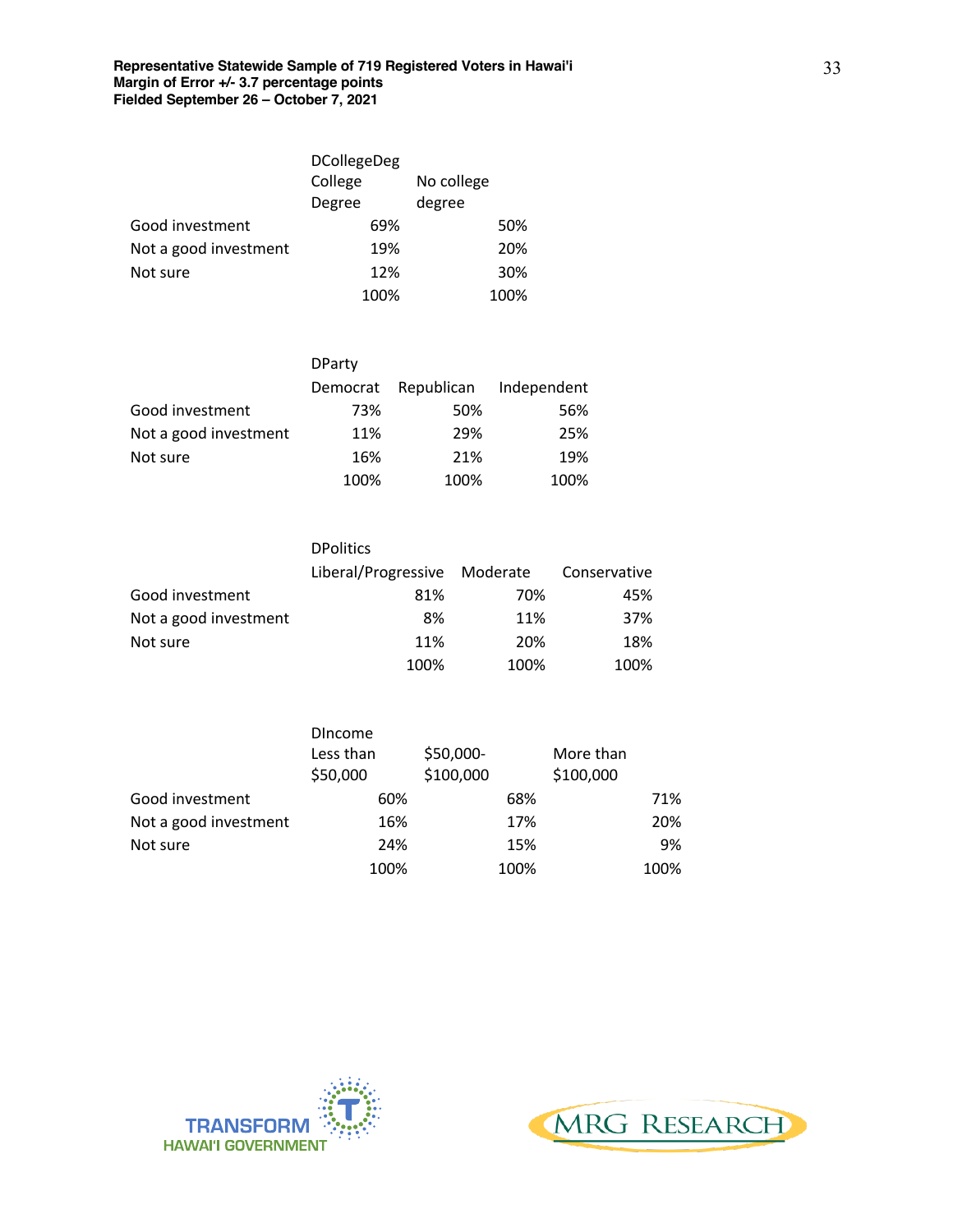## **Q12) Taxes**

Would you be willing to pay a little more on your **own taxes** so the state can increase and upgrade its internet infrastructure to provide better online access to agencies and services, or not?

| Yes      | 24%  |
|----------|------|
| No       | 58%  |
| Not sure | 18%  |
| Total    | 100% |

|           | DGender |        |  |
|-----------|---------|--------|--|
|           | Male    | Female |  |
| Would     | 30%     | 19%    |  |
| Would not | 52%     | 64%    |  |
| Not sure  | 18%     | 17%    |  |
|           | 100%    | 100%   |  |

|           | DAge  |       |             |
|-----------|-------|-------|-------------|
|           | 18-49 | 50-64 | 65 or older |
| Would     | 23%   | 23%   | 26%         |
| Would not | 61%   | 65%   | 51%         |
| Not sure  | 16%   | 12%   | 23%         |
|           | 100%  | 100%  | 100%        |

|           | <b>DEthnicity</b> |          |          |             |         |             |
|-----------|-------------------|----------|----------|-------------|---------|-------------|
|           | Caucasian         | Japanese | Filipino | Hawaiian/Pl | Chinese | Other/Mixed |
| Would     | 35%               | 27%      | 10%      | 28%         | 15%     | 13%         |
| Would not | 51%               | 53%      | 53%      | 63%         | 46%     | 71%         |
| Not sure  | 14%               | 20%      | 37%      | 9%          | 39%     | 16%         |
|           | 100%              | 100%     | 100%     | 100%        | 100%    | 100%        |



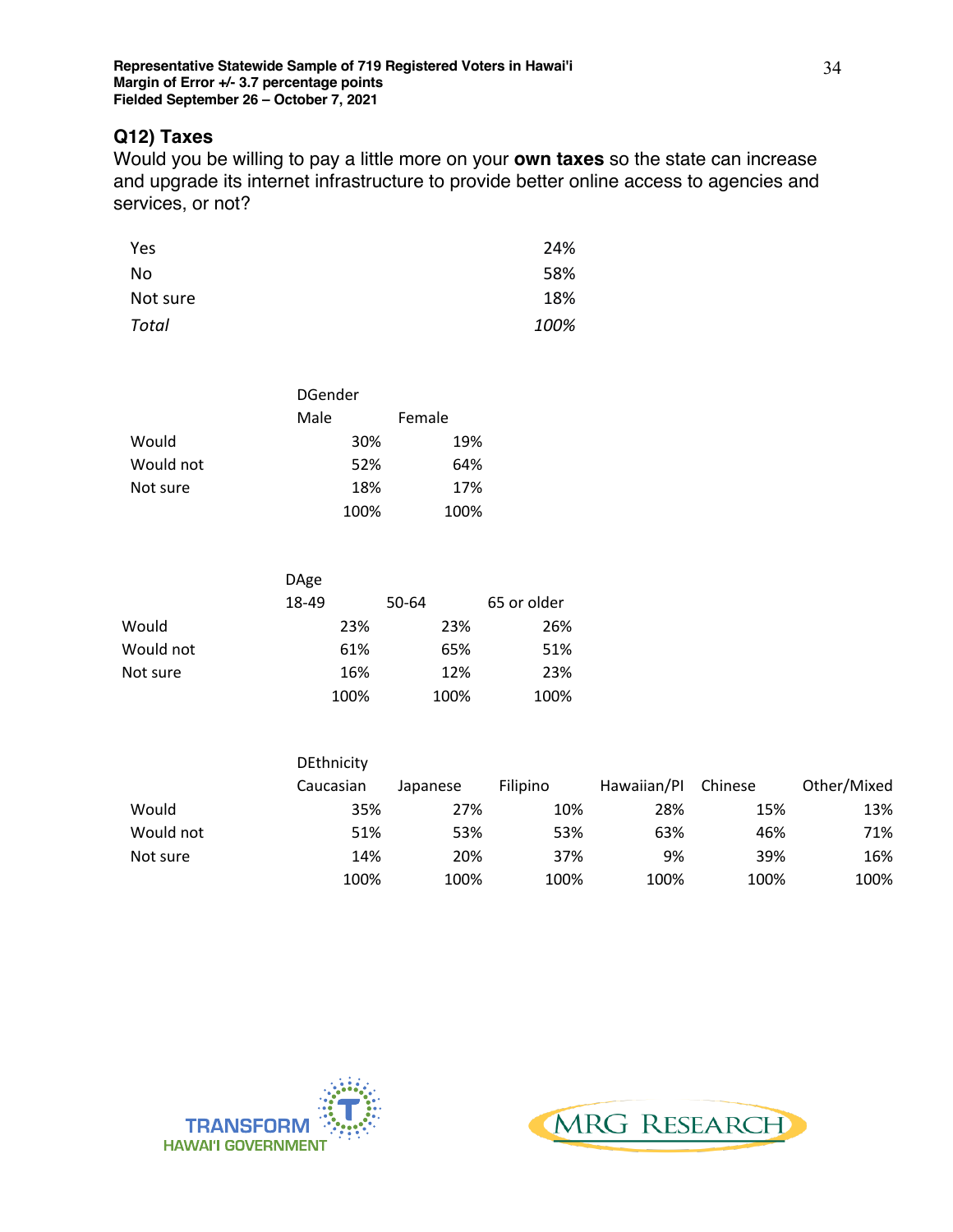|           | <b>DCollegeDeg</b> |            |
|-----------|--------------------|------------|
|           | College            | No college |
|           | Degree             | degree     |
| Would     | 30%                | 18%        |
| Would not | 56%                | 60%        |
| Not sure  | 15%                | 22%        |
|           | 100%               | 100%       |

|           | <b>DParty</b> |            |             |
|-----------|---------------|------------|-------------|
|           | Democrat      | Republican | Independent |
| Would     | 37%           | 14%        | 15%         |
| Would not | 46%           | 74%        | 67%         |
| Not sure  | 18%           | 12%        | 19%         |
|           | 100%          | 100%       | 100%        |

|           | <b>DPolitics</b>             |      |              |
|-----------|------------------------------|------|--------------|
|           | Liberal/Progressive Moderate |      | Conservative |
| Would     | 51%                          | 24%  | 9%           |
| Would not | 39%                          | 58%  | 78%          |
| Not sure  | 10%                          | 18%  | 13%          |
|           | 100%                         | 100% | 100%         |

|           | <b>Dincome</b><br>Less than<br>\$50,000 | \$50,000-<br>\$100,000 | More than<br>\$100,000 |
|-----------|-----------------------------------------|------------------------|------------------------|
| Would     | 27%                                     | 27%                    | 31%                    |
| Would not | 56%                                     | 59%                    | 55%                    |
| Not sure  | 17%                                     | 14%                    | 14%                    |
|           | 100%                                    | 100%                   | 100%                   |



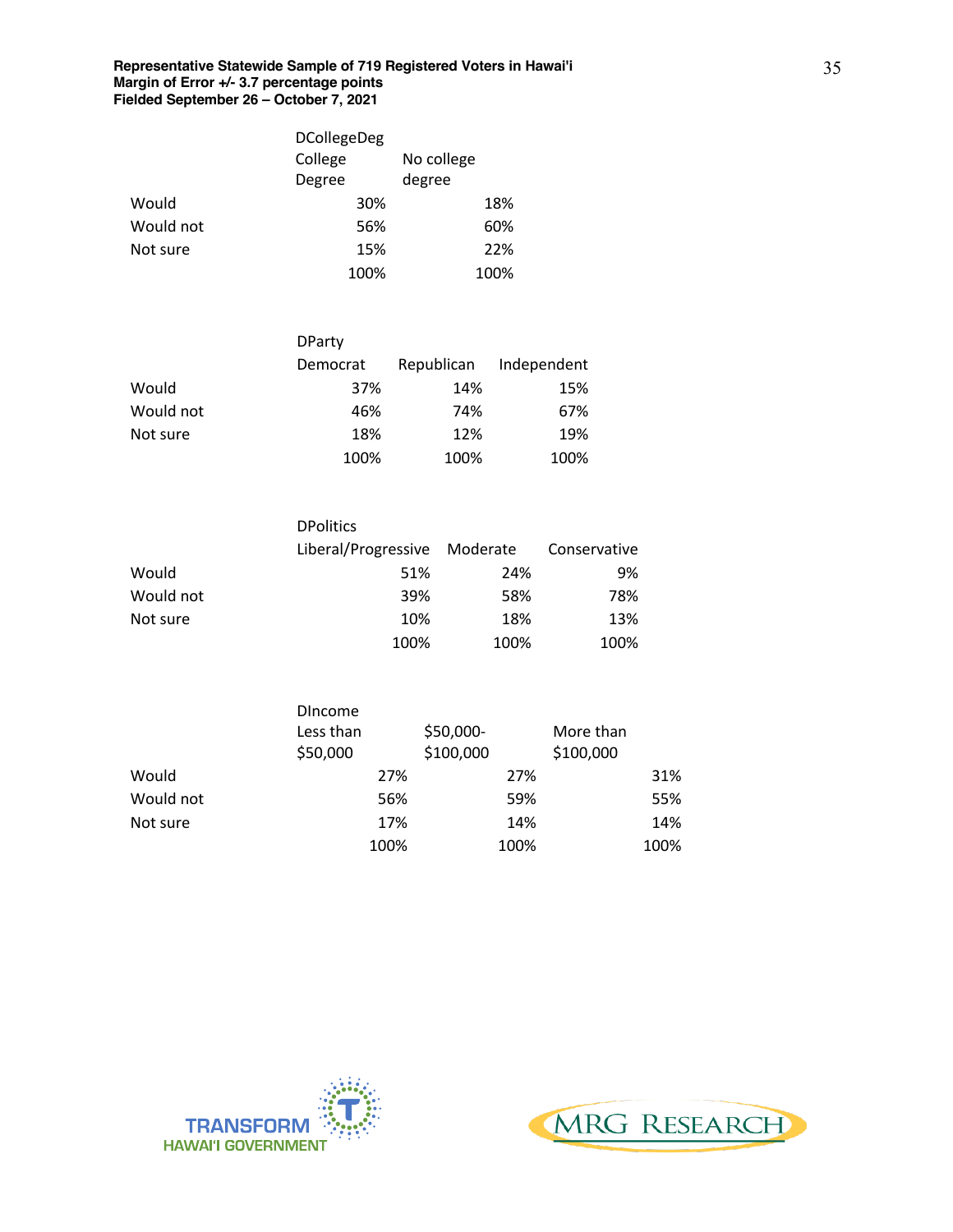## **Demographics (Weighted)**

| Gender                           |      |
|----------------------------------|------|
| Male                             | 47%  |
| Female                           | 53%  |
| <b>Total</b>                     | 100% |
|                                  |      |
| <b>Age Group</b>                 |      |
| Under 50                         | 40%  |
| 50-64                            | 20%  |
| 65 or older                      | 40%  |
| <b>Total</b>                     | 100% |
| <b>Ancestry/Ethnicity/Race</b>   |      |
| Caucasian                        | 29%  |
| Japanese                         | 17%  |
| Filipino                         | 10%  |
| Native Hawaiian/Pacific Islander | 16%  |
| Chinese                          | 4%   |
| Other/Mixed Heritage             | 23%  |
| <b>Total</b>                     | 100% |
| <b>College Degree</b>            |      |
| Yes                              | 50%  |
| No                               | 50%  |
| <b>Total</b>                     | 100% |



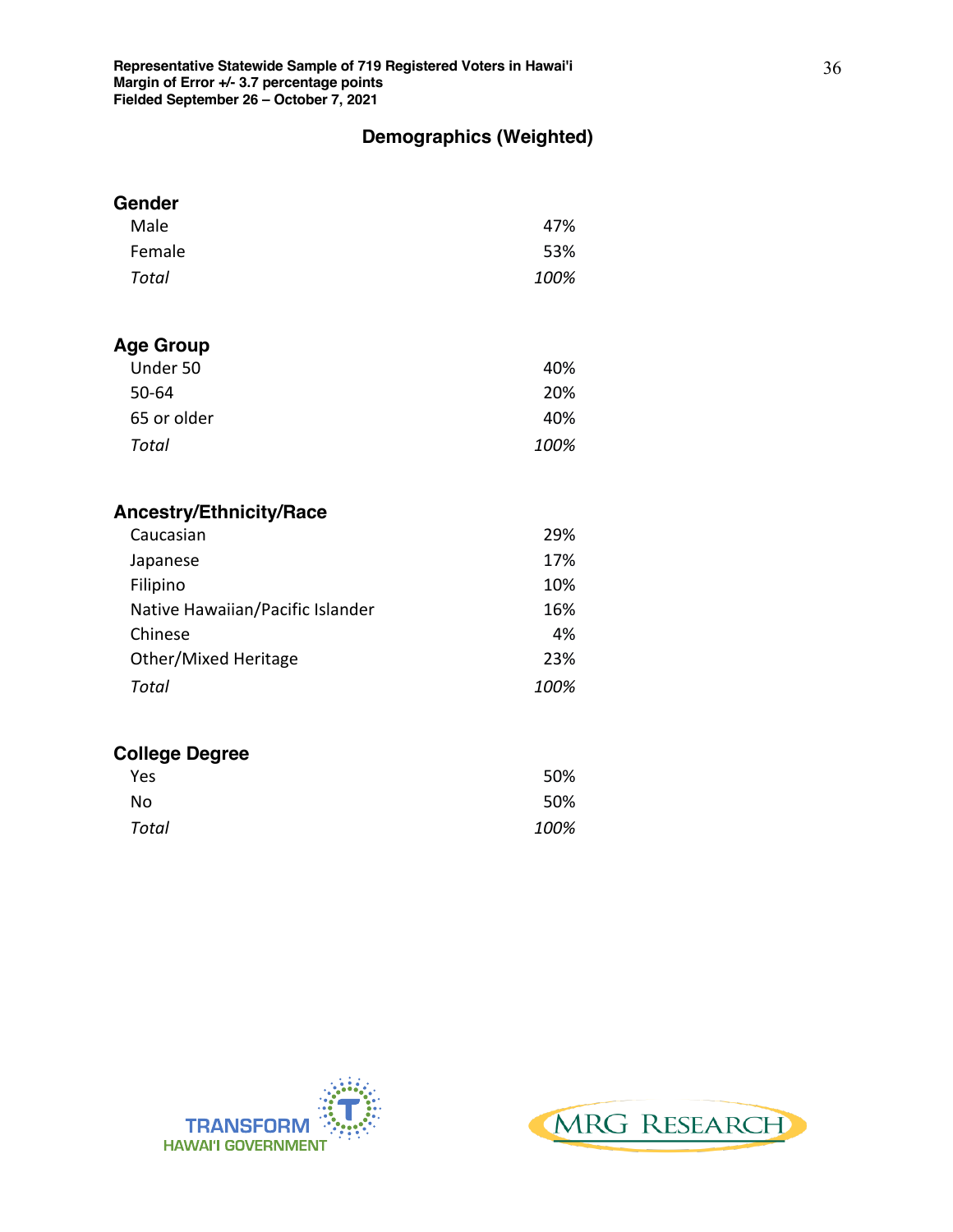| 47%  |
|------|
| 18%  |
| 28%  |
| 8%   |
| 100% |
|      |

## **Political Ideology**

| Liberal/Progressive | 25%  |
|---------------------|------|
| Moderate            | 29%  |
| Conservative        | 23%  |
| Other/Not sure      | 23%  |
| Total               | 100% |

# **Household Income**

| Less than \$50,000   | 19%  |
|----------------------|------|
| \$50,000-\$100,000   | 33%  |
| More than \$100,000  | 23%  |
| Prefer not to answer | 25%  |
| Total                | 100% |